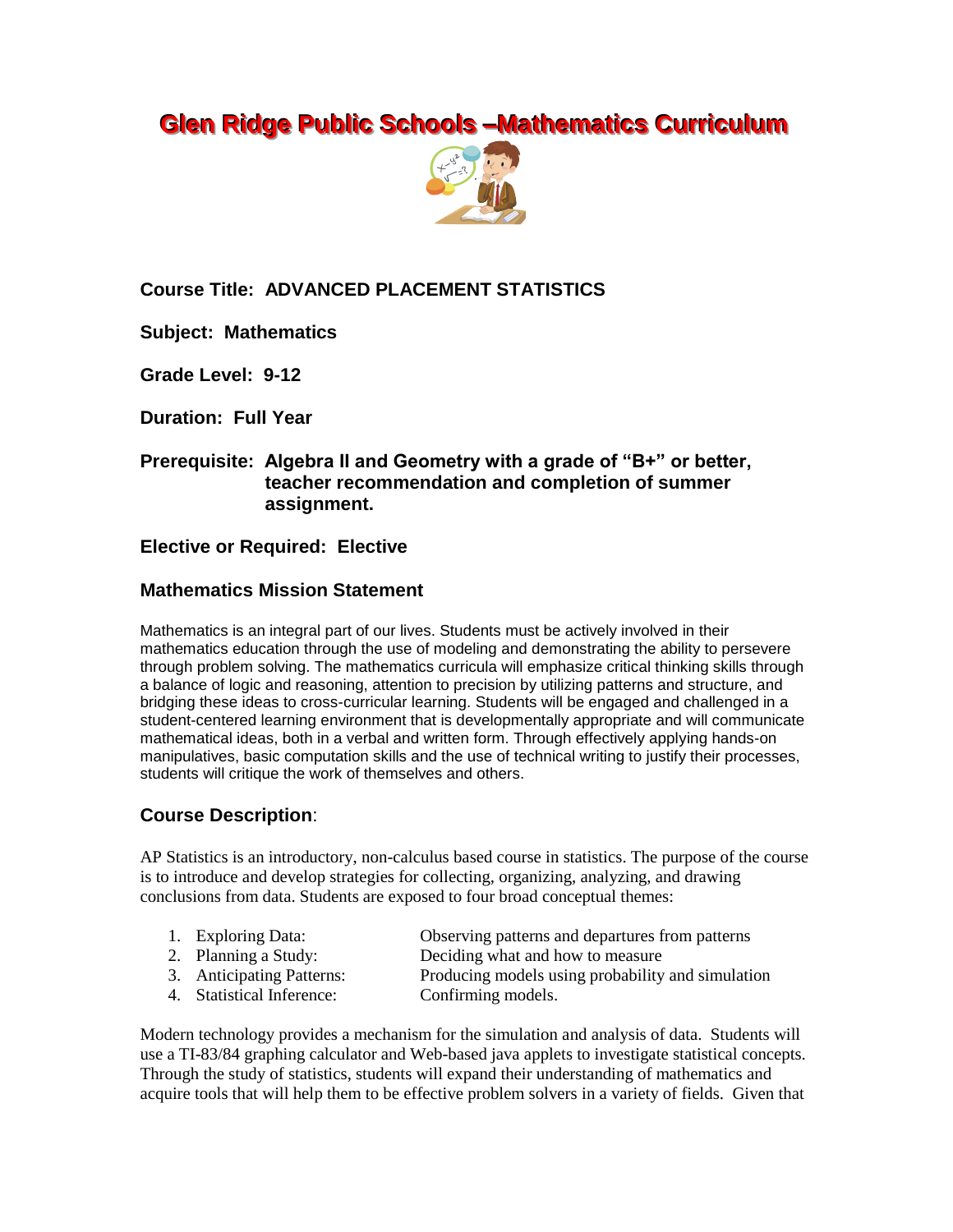statistics is used in myriad disciplines, an understanding of introductory concepts is vital for success at the university level and beyond. To develop effective statistical communication skills, students will be required to prepare frequent written and oral analysis of real data. In addition, this statistics curriculum will cover all topics suggested by the College Board and provide students the background and preparation necessary to be successful on the AP Exam.

| <b>Textbook:</b> | <i>The Practice of Statistics 5th ed, Starnes, Tabor &amp; Yates</i> |
|------------------|----------------------------------------------------------------------|
| eBook:           | Launch Pad (access code distributed in class)                        |
|                  | <b>AP Review Book:</b> Strive for a 5 Guide                          |

| Author:         | <b>Catherine McCarthy</b> |
|-----------------|---------------------------|
| Date Submitted: | Summer 2017               |

## **AP STATISTICS**

## **Unit I: Exploring and Understanding Data**

## **Approximate # of weeks: 2.5**

#### **Essential Questions:**

- What is data and are there different types of data?
- What are the numerical and graphical methods for data representation?
- Which are the best types of graphs to use for different types of data?
- How can technology be helpful in the study of statistics?
- What information does a graph reveal about a distribution of data?
- What are some examples of statistics used in real life?

## **NJ Student Learning Standards:** S-ID # 1,2,3, & 5

## **Upon completion of this unit students will be able to:**

- Identify the individuals and variables in a set of data.
- Classify variables as categorical or quantitative.
- Display categorical data with a bar graph.
- Given a set of data, decide if it would be appropriate to make a pie chart.
- Identify what makes some graphs of categorical data deceptive.
- Calculate and display the marginal distribution of a categorical variable from a two-way table.
- Calculate and display the conditional distribution of a categorical variable for a particular value of the other categorical variable in a two-way table.
- Describe the association between two categorical variables by comparing appropriate conditional distributions.
- Make and interpret dotplots and stemplots of quantitative data.
- Describe the overall pattern (shape, center, and spread) of a distribution and identify any major departures from the pattern (outliers).
- Identify the shape of a distribution from a graph as roughly symmetric or skewed.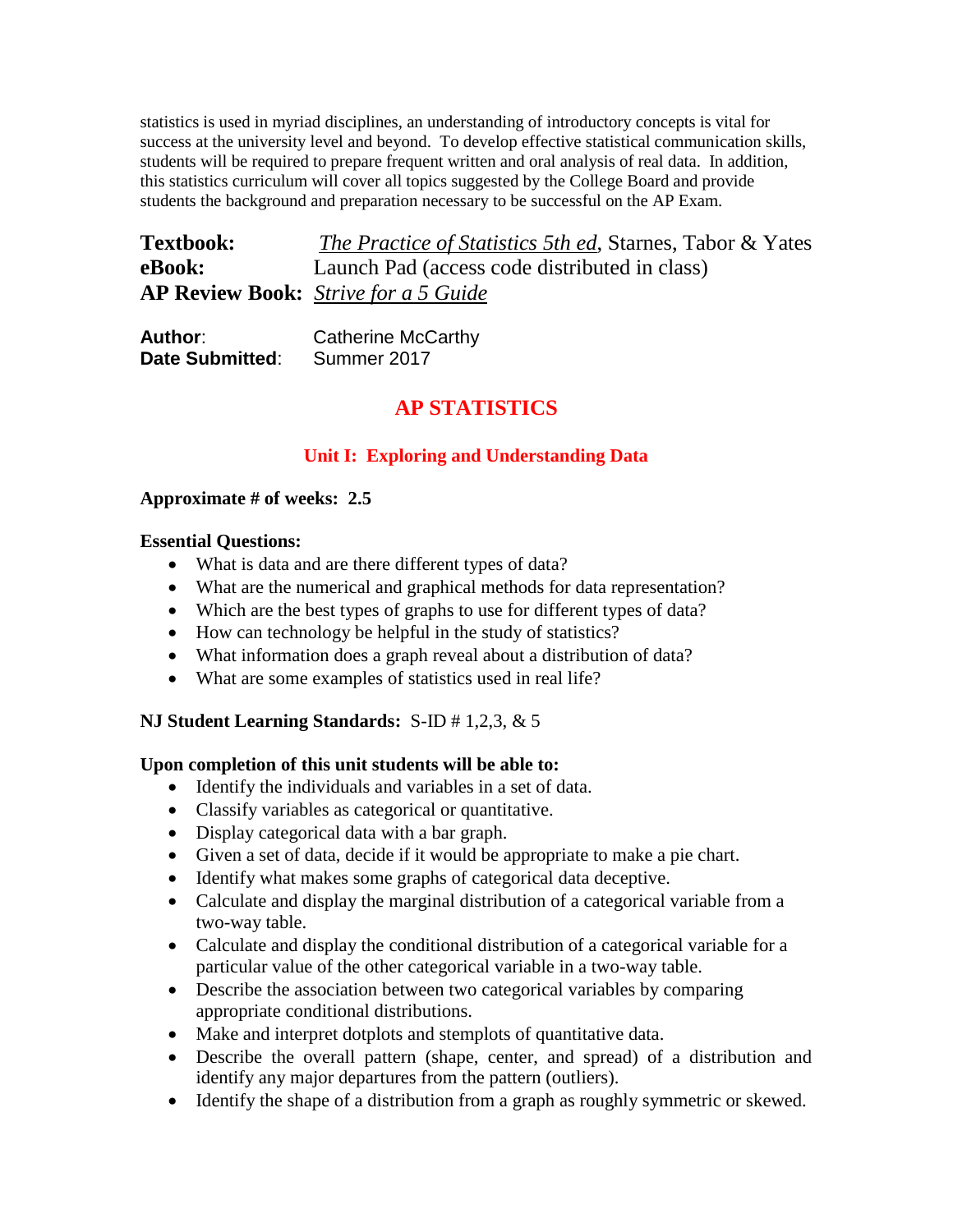- Compare distributions of quantitative data using dotplots or stemplots.
- Make and interpret histograms of quantitative data.
- Compare distributions of quantitative data using histograms.
- Calculate measures of center (mean, median).
- Calculate and interpret measures of spread (range, *IQR, standard deviation*).
- Choose the most appropriate measure of center and spread in a given setting.
- Identify outliers using the 1.5×*IQR* rule.
- Make and interpret boxplots of quantitative data.
- Use appropriate graphs and numerical summaries to compare distributions of quantitative variables.

#### **Interdisciplinary Standards**

- Standard 9.1 21<sup>st</sup>-Century Life & Career Skills
- Standard 8.1 Computer and Information Literacy
- Standard 8.2 Technology Education
- Standard 6.3 Active Citizenship in the  $21<sup>st</sup>$  Century
- Standard 9.3 Career Awareness, Exploration, and Preparation

#### **Activities:**

- Assignments and announcements will be delivered through Google Classroom
- Smartboard Lessons will be used to relay notes to students
- Students will read and study material presented in course textbook and then be challenged with questions about their reading through examples.
- Students will take notes on instructor's lecture and participate in class discussions.
- Students will navigate through the chapter using LaunchPad to access tutorial video clips, step-by-step worked out solutions to selected problems, and on-line practice quizzes.
- Instructor will provide opportunity for both guided and independent practice.
- Homework assignments will be discussed to insure a good understanding of the prerequisites.
- Technology: the graphing calculator will be integrated into various exercises to help the student visualize the problems.
- Students will be asked to make conclusions after working through explorations scattered throughout the unit.
- FRAPPY practice
- Lab activities: Hiring Discrimination (p.5)
	- Motivating SOCS (p.26)

Do you Know your Geography? (p.59)

- The Memory Game (p.59)
- Applets: One Variable Statistical Calculator Mean-Median
	- Dot Plot Summaries
- Chapter 1 Project: Exploring Data in Real-Life Situations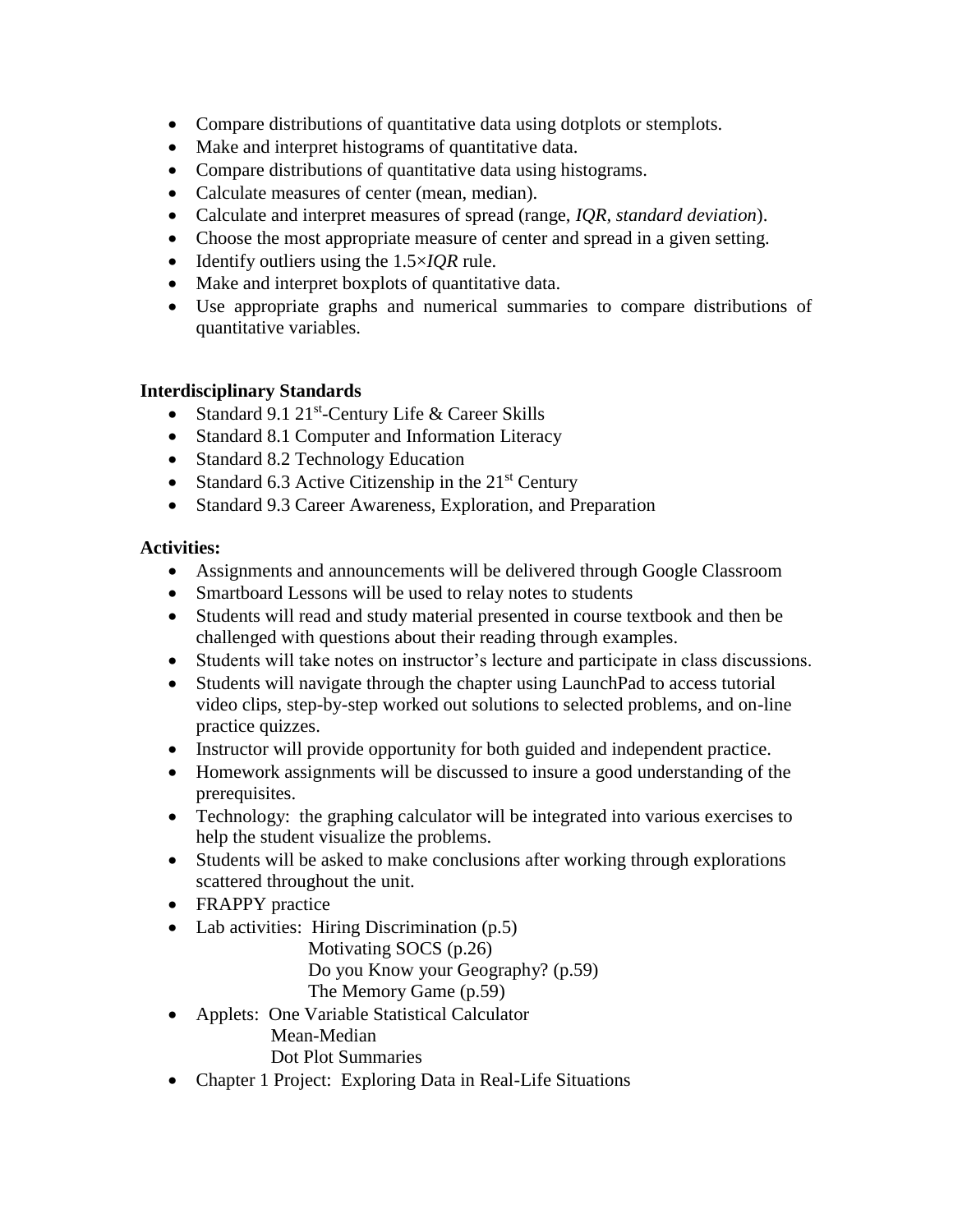## **Enrichment Activities**:

- Students may access tutorial videos keyed to the student text through either ebook or on the textbook's website: [www.whfreeman.com/tps5e](http://www.whfreeman.com/tps5e)
- Students may access worked out examples, exercises and detailed key-strokelevel instructional videos through either e-book or on the textbook's website: [www.whfreeman.com/tps5e](http://www.whfreeman.com/tps5e)
- Review book *Strive for a 5:* Chapter 1
- Students may access practice Free-Response questions on the College Board website: apcentral.collegeboard.com/stats
- Video Unit 1: What Is Statistics? (6:23) <http://www.learner.org/courses/againstallodds/unitpages/unit01.html>
- Video Unit 2: Stemplots  $(11:49)$ http://www.learner.org/courses/againstallodds/unitpages/unit02.html
- Video Unit 3: Histograms  $(9:41)$ <http://www.learner.org/courses/againstallodds/unitpages/unit03.html>
- Video Unit 4: Measures of Center (8:50) <http://www.learner.org/courses/againstallodds/unitpages/unit04.html>
- Video Unit 6: Standard Deviation (9:07) <http://www.learner.org/courses/againstallodds/unitpages/unit06.html>
- Video Unit 5: Boxplots  $(9:06)$ <http://www.learner.org/courses/againstallodds/unitpages/unit05.html>

## **Methods of Assessments/Evaluation:**

- Written quizzes and unit test
- Worksheets
- Responses to discussion questions
- Homework
- Classwork
- Verbal Assessment
- Think/Pair/Share
- Exit slips
- Self- Assessment exercises as found on textbook websites
- Independent extra credit assignments
- Observations
- Peer Editing-Grading

## **Resources/Including Online Resources**

- Textbook website: [www.whfreeman.com/tps5e](http://www.whfreeman.com/tps5e)
- Google Classroom
- LaunchPad
- Teacher Webpage
- Statistical Websites as referenced in textbook
- Teacher's Resource Flashdrive
- Magazine and Newspaper articles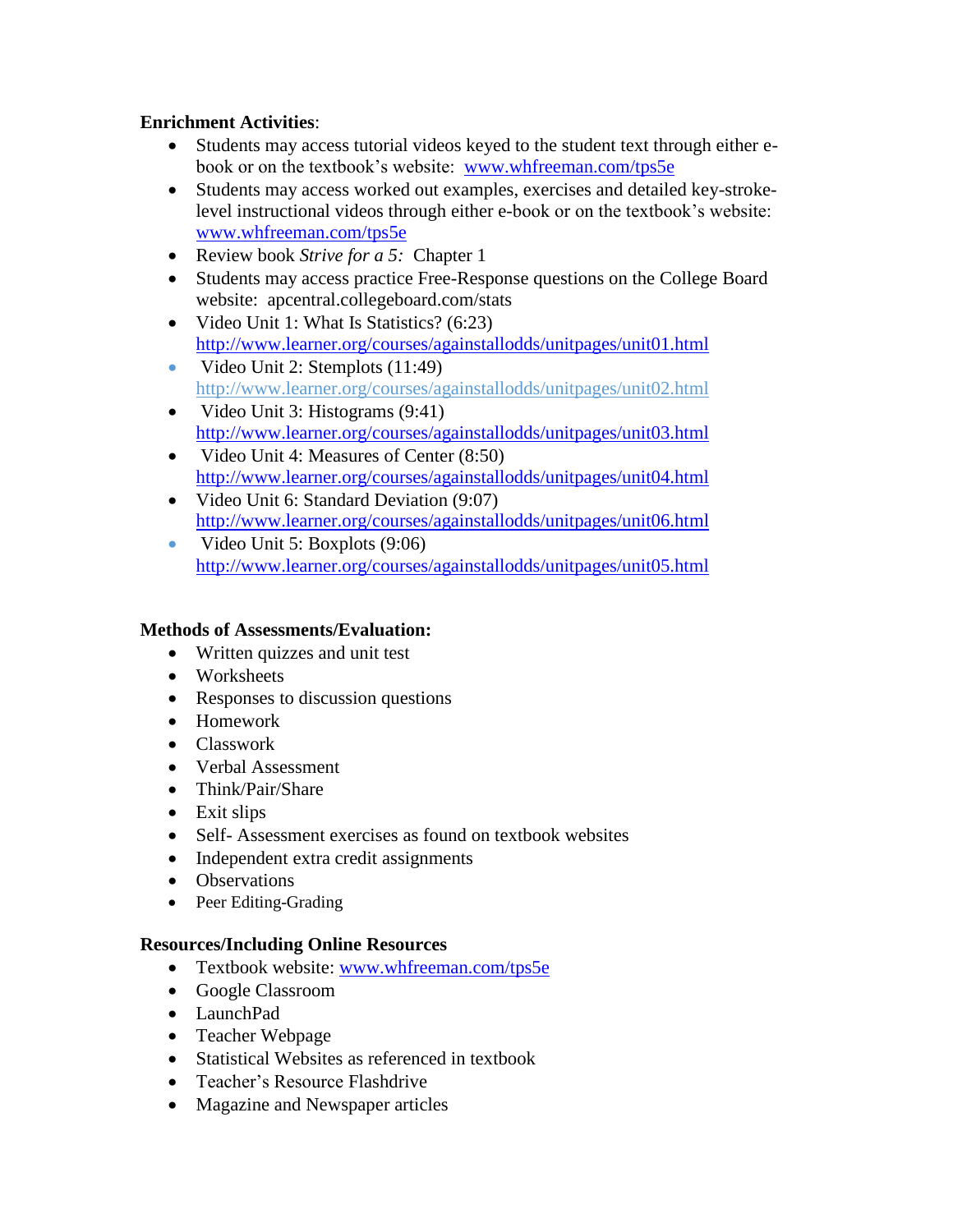- Statistical Applets as referenced in textbook
- Graphing Calculator
- AP Central College Board website and list-serve
- Annenberg-Learner Video Series: Against All Odds

## **Learning Goal Scale:**

- **4** The student will analyze and design appropriate graphical and descriptive summaries for a given set of data
- **3** The student will compare and contrast distributions of data
- **2** The student will interpret a distribution of data for its center, shape, spread and outliers or gaps
- **1** The student will read a graphical display for its important characteristics

## **Unit II: Describing Location within a Distribution**

## **Approximate # Of Weeks: 2**

## **Essential Questions:**

- What is a density curve?
- How can density curves be used to express relative standing?
- What is a normal distribution?
- What does a normal distribution imply about the spread of data?
- How does one assess normality?

## **NJ Student Learning Standards:** S-ID # 4

## **Upon completion of this unit students will be able to:**

- Find and interpret the percentile of an individual value within a distribution of data.
- Estimate percentiles and individual values using a cumulative relative frequency graph.
- Find and interpret the standardized score (z-score) of an individual value within a distribution of data.
- Describe the effect of adding, subtracting, multiplying by, or dividing by a constant on the shape, center, and spread of a distribution of data.
- Estimate the relative locations of the median and mean on a density curve.
- Use the 68–95–99.7 rule to estimate areas (proportions of values) in a Normal distribution.
- Use Table A or technology to find (i) the proportion of z-values in a specified interval, or (ii) a z-score from a percentile in the standard Normal distribution.
- $\bullet$  Use Table A or technology to find (i) the proportion of values in a specified interval, or (ii) the value that corresponds to a given percentile in any Normal distribution.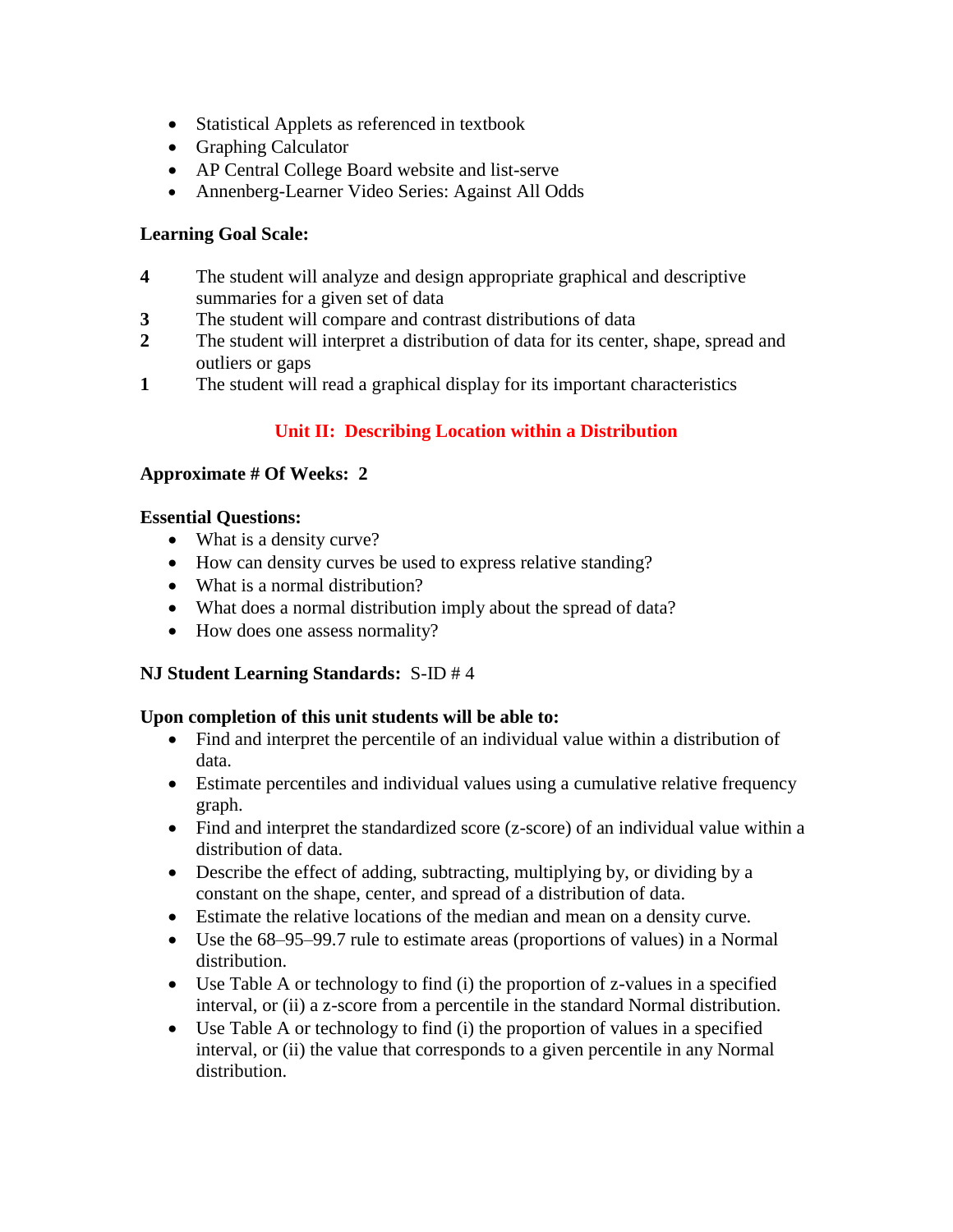• Determine if a distribution of data is approximately Normal from graphical and numerical evidence.

## **Interdisciplinary Standards**

- Standard 9.1 21<sup>st</sup>-Century Life & Career Skills
- Standard 8.1 Computer and Information Literacy
- Standard 8.2 Technology Education
- Standard 6.3 Active Citizenship in the  $21<sup>st</sup>$  Century

## **Activities:**

- Assignments and announcements will be delivered through Google Classroom
- Smartboard Lessons will be used to relay notes to students
- Students will read and study material presented in course textbook and then be challenged with questions about their reading through examples.
- Students will take notes on instructor's lecture and participate in class discussions.
- Students will navigate through the chapter using LaunchPad to access tutorial video clips, step-by-step worked out solutions to selected problems, and on-line practice quizzes.
- Instructor will provide opportunity for both guided and independent practice.
- Homework assignments will be discussed to insure a good understanding of the prerequisites.
- Technology: the graphing calculator will be integrated into various exercises to help the student visualize the problems.
- Students will be asked to make conclusions after working through explorations scattered throughout the unit.
- FRAPPY practice
- AP Multiple Choice and Free Response questions
- Special Problem**:** Exploring Normal Distributions
- Data Exploration: The Vending Machine Problem
- Technology: Normal Curve Applet; Normal Probability Plots on the Calculator

## **Enrichment Activities**:

- Students may access tutorial videos keyed to the student text through either ebook or on the textbook's website: [www.whfreeman.com/tps5e](http://www.whfreeman.com/tps5e)
- Students may access worked out examples, exercises and detailed key-strokelevel instructional videos through either e-book or on the textbook's website: [www.whfreeman.com/tps5e](http://www.whfreeman.com/tps5e)
- Review book *Strive for a 5:* Chapter 3
- Students may access practice Free-Response questions on the College Board website: apcentral.collegeboard.com/stats
- Video Unit 7: Normal Curves (12:08) [Use after Lesson 5.6] (http://www.learner.org/courses/againstallodds/unitpages/unit07.html)
- Video Unit 8: Normal Calculations (12:49) [Use with Lesson 5.6] [\(http://www.learner.org/courses/againstallodds/unitpages/unit08.html](http://www.learner.org/courses/againstallodds/unitpages/unit08.html)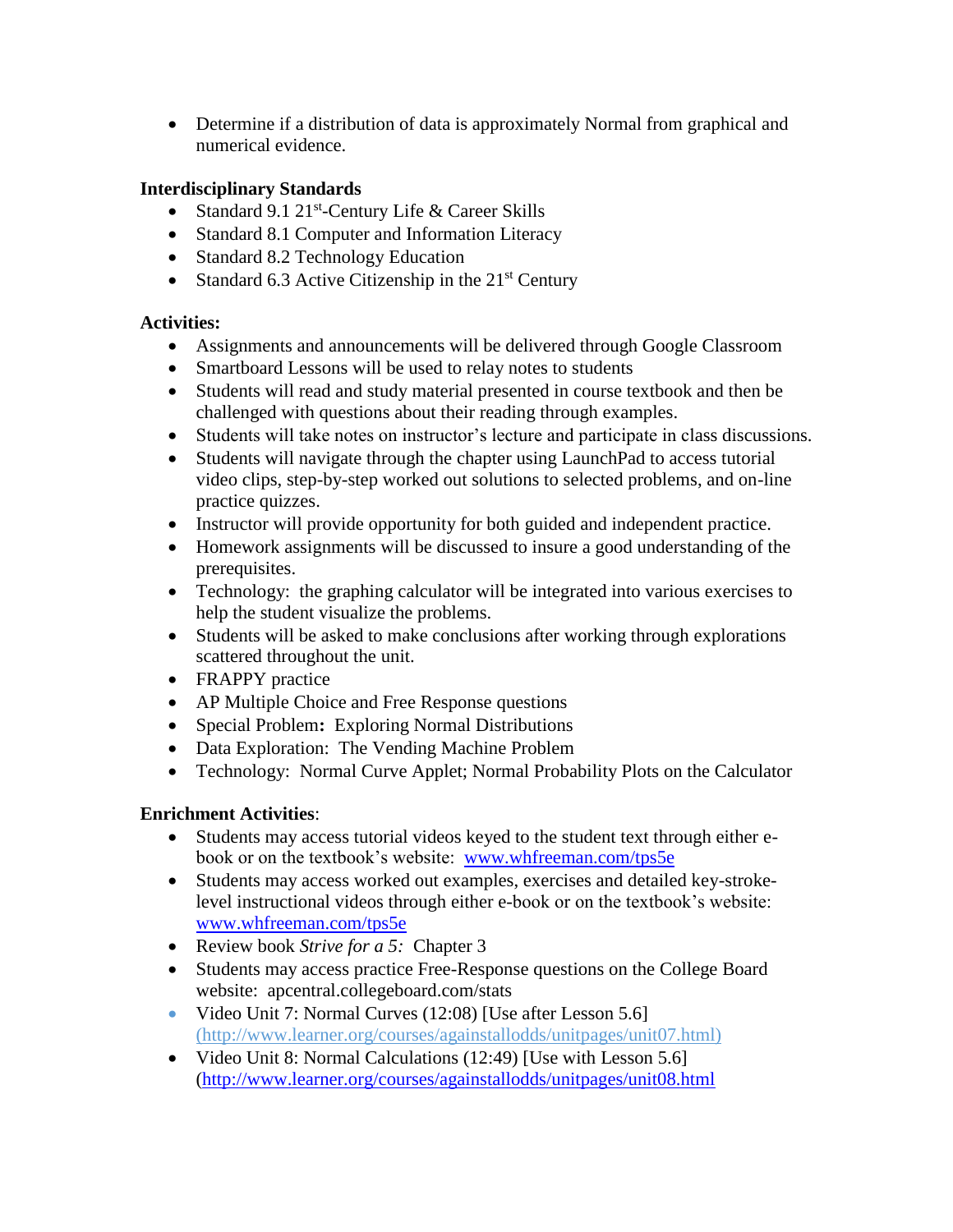• Video Unit 9: Checking the assumption of Normality http://www.learner.org/courses/againstallodds/unitpages/unit09.html

#### **Methods of Assessments/Evaluation:**

- Written quizzes and unit test
- Worksheets
- Responses to discussion questions
- Homework
- Classwork
- Verbal Assessment
- Think/Pair/Share
- Exit slips
- Self- Assessment exercises as found on textbook website
- Independent extra credit assignments
- Observations
- Peer Editing-Grading

#### **Resources/Including Online Resources**

- Textbook website: [www.whfreeman.com/tps5e](http://www.whfreeman.com/tps5e)
- Google Classroom
- LaunchPad
- Teacher Webpage
- Statistical Websites as referenced in textbook
- Teacher's Resource Flashdrive
- Statistical Applets as referenced in textbook
- Graphing Calculator
- AP Central College Board website and list-serve
- Annenberg-Learner Video Series: Against All Odds

#### **Learning Goal Scale:**

- **4** The student will analyze a data set for its Normal characteristics and apply the Normal Model to solve real world problems
- **3** The student will interpret the Empirical Rule and use it to compare data values
- **2** The student will use z- scores and percentiles to make decisions
- **1** The student will calculate percentiles and z-scores

## **Unit III: DATA COLLECTION**

#### **Approximate # Of Weeks: 3.5**

#### **Essential Questions:**

- How do we collect data?
- How do we avoid bias?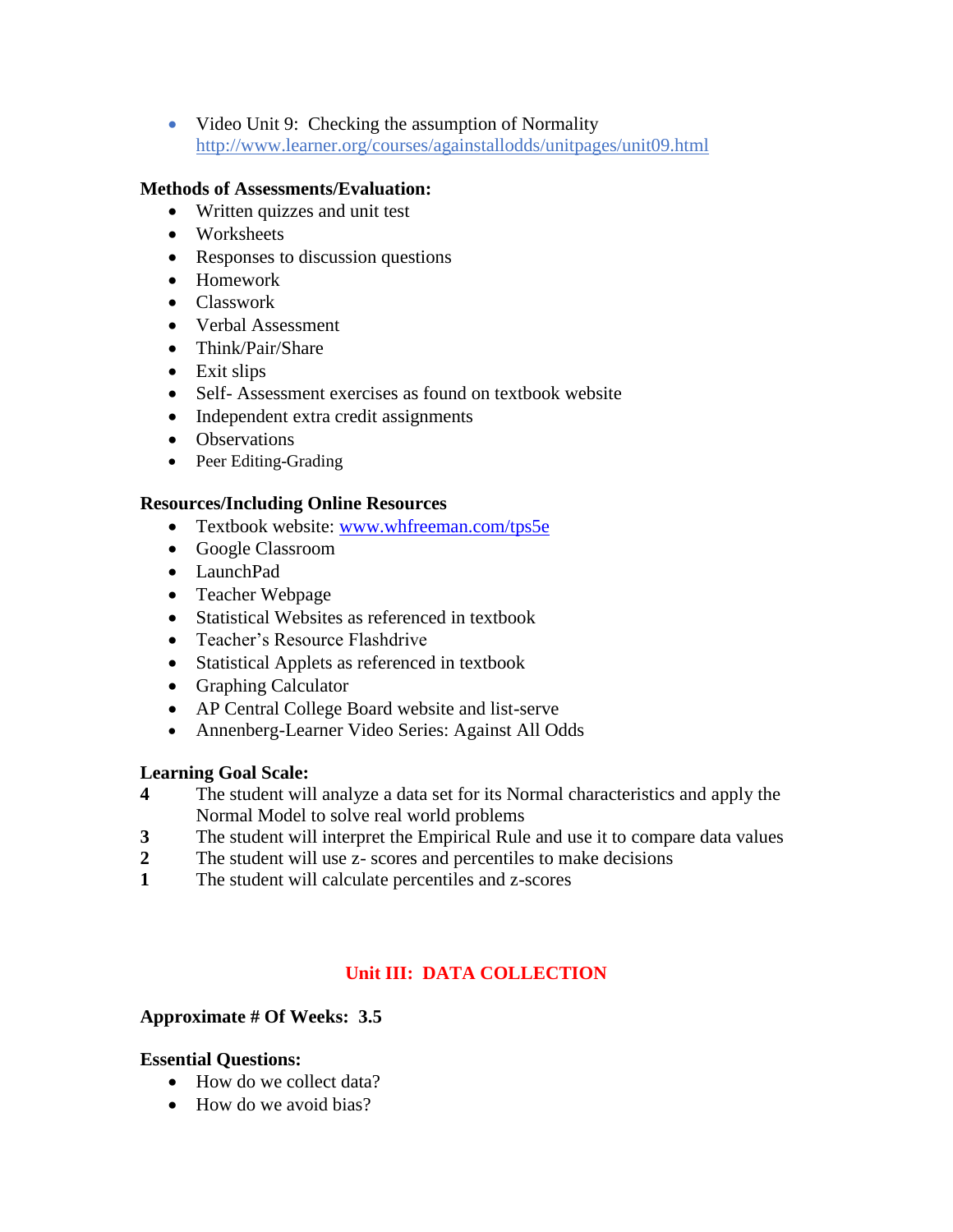- How can causation be established?
- What are the parts of a well-designed experiment?
- What cautions about experimentation exist?

## **NJ Student Learning Standards:** S-IC #1, 3, 6

### **Upon completion of this unit students will be able to:**

- Identify the population and sample in a statistical study.
- Identify voluntary response samples and convenience samples and explain how these sampling methods can lead to bias.
- Describe how to obtain a random sample using slips of paper, technology, or a table of random digits.
- Distinguish a simple random sample from a stratified random sample or cluster sample.
- Give the advantages and disadvantages of each type of sampling method.
- Explain how undercoverage, nonresponse, question wording, and other aspects of a sample survey can lead to bias.
- Distinguish between an observational study and an experiment.
- Explain the concept of confounding and how it limits the ability to make causeand-effect conclusions.
- Identify the experimental units, explanatory and response variables, and treatments.
- Explain the purpose of comparison, random assignment, control, and replication in an experiment.
- Describe a completely randomized design for an experiment, including how to randomly assign treatments using slips of paper, technology, or a table of random digits.
- Describe the placebo effect and the purpose of blinding in an experiment.
- Interpret the meaning of statistically significant in the context of an experiment.
- Explain the purpose of blocking in an experiment.
- Describe a randomized block design or a matched pairs design for an experiment.
- Describe the scope of inference that is appropriate in a statistical study.
- Evaluate whether a statistical study has been carried out in an ethical manner.

## **Interdisciplinary Standards**

- Standard 9.1 21<sup>st</sup>-Century Life & Career Skills
- Standard 8.1 Computer and Information Literacy
- Standard 8.2 Technology Education
- Standard 6.3 Active Citizenship in the  $21<sup>st</sup>$  Century
- Standard 5.1 Science Practices  $A \& B$

## **Activities:**

- Assignments and announcements will be delivered through Google Classroom
- Smartboard Lessons will be used to relay notes to students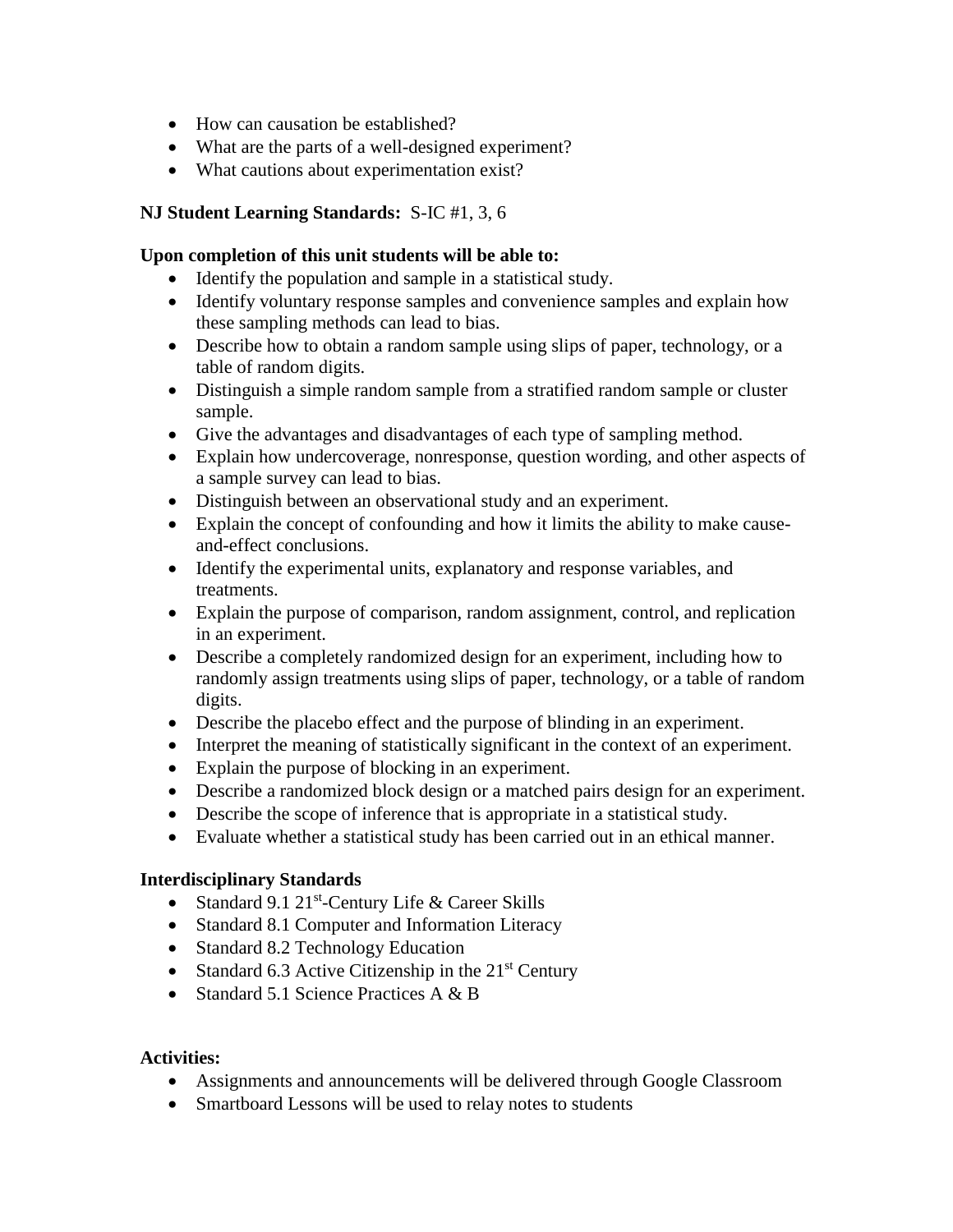- Students will read and study material presented in course textbook and then be challenged with questions about their reading through examples.
- Students will take notes on instructor's lecture and participate in class discussions.
- Students will navigate through the chapter using LaunchPad to access tutorial video clips, step-by-step worked out solutions to selected problems, and on-line practice quizzes.
- Instructor will provide opportunity for both guided and independent practice.
- Homework assignments will be discussed to insure a good understanding of the prerequisites.
- Technology: the graphing calculator will be integrated into various exercises to help the student visualize the problems.
- Students will be asked to make conclusions after working through explorations scattered throughout the unit.
- FRAPPY practice
- AP Multiple Choice and Free Response questions
- Lab activities: See No Evil, Hear No Evil
	- Who Wrote the Federalist Papers Random Rectangles Sampling Sunflowers Distracted Driving
- Project: Response Bias

## **Enrichment Activities**:

- Students may access tutorial videos keyed to the student text through either ebook or on the textbook's website: [www.whfreeman.com/tps5e](http://www.whfreeman.com/tps5e)
- Students may access worked out examples, exercises and detailed key-strokelevel instructional videos through either e-book or on the textbook's website: [www.whfreeman.com/tps5e](http://www.whfreeman.com/tps5e)
- Review book *Strive for a 5:* Chapter 4
- Students may access practice Free-Response questions on the College Board website: apcentral.collegeboard.com/stats
- Video Unit 16: Census and Sampling (9:44) [Use after Lesson 3.2] [\(http://www.learner.org/courses/againstallodds/unitpages/unit02.html\)](http://www.learner.org/courses/againstallodds/unitpages/unit02.html)
- Video Unit 17: Samples and Surveys (10:05) [Use after Lesson 3.4] [\(http://www.learner.org/courses/againstallodds/unitpages/unit17.html\)](http://www.learner.org/courses/againstallodds/unitpages/unit17.html)
- Video Unit 14: The Question of Causation (14:05) [Use after Lesson 3.5] [\(http://www.learner.org/courses/againstallodds/unitpages/unit03.html\)](http://www.learner.org/courses/againstallodds/unitpages/unit03.html)
- Video Unit 15: Designing Experiments  $(11:11)$  [Use after Lesson 3.6] [\(http://www.learner.org/courses/againstallodds/unitpages/unit15.html](http://www.learner.org/courses/againstallodds/unitpages/unit15.html)

## **Methods of Assessments/Evaluation:**

- Written quizzes and unit test
- Worksheets
- Responses to discussion questions
- Homework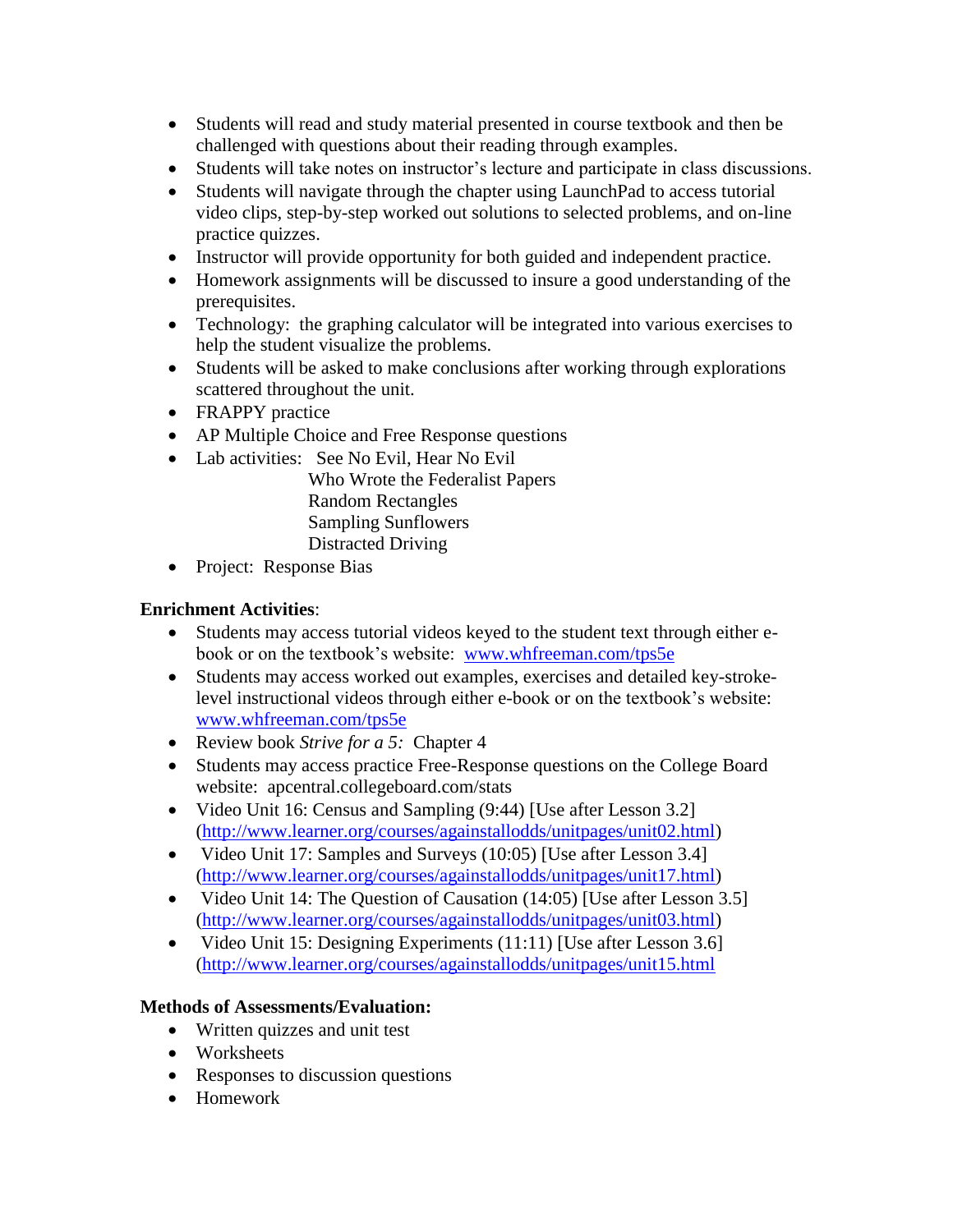- Classwork
- Verbal Assessment
- Think/Pair/Share
- Exit slips
- Self- Assessment exercises as found on textbook websites
- Independent extra credit assignments
- Observations
- Peer Editing-Grading

## **Resources/Including Online Resources**

- Textbook website: [www.whfreeman.com/tps5e](http://www.whfreeman.com/tps5e)
- Google Classroom
- LaunchPad
- Teacher Webpage
- Statistical Websites as referenced in textbook
- Teacher's Resource Flashdrive
- Statistical Applets as referenced in textbook
- Graphing Calculator
- AP Central College Board website and list-serve
- Annenberg-Learner Video Series: Against All Odds

## **Learning Goal Scale:**

- **4** The student will design an appropriate study to answer a given research question
- **3** The student will compare different sampling and/or experimental design techniques
- **2** The student will collect and appropriately display data for a given real world problem
- **1** The student will recognize the different methods of gathering data

## **Unit IV: RANDOMNESS AND PROBABILITY**

## **Approximate # Of Weeks:** 2.5

## **Essential Questions:**

- What is Randomness?
- What is a Probability Model and how does it affect our world?
- What is a Probability Distribution?
- How can we compute and express probabilities in simple and complex situations?
- How can simulations be used to model probability?
- What is demonstrated by the Law of Large Numbers?

## **NJ Student Learning Standards:** S-ID # 1, 2, S-CP # 1-9

## **Upon completion of this unit students will be able to:**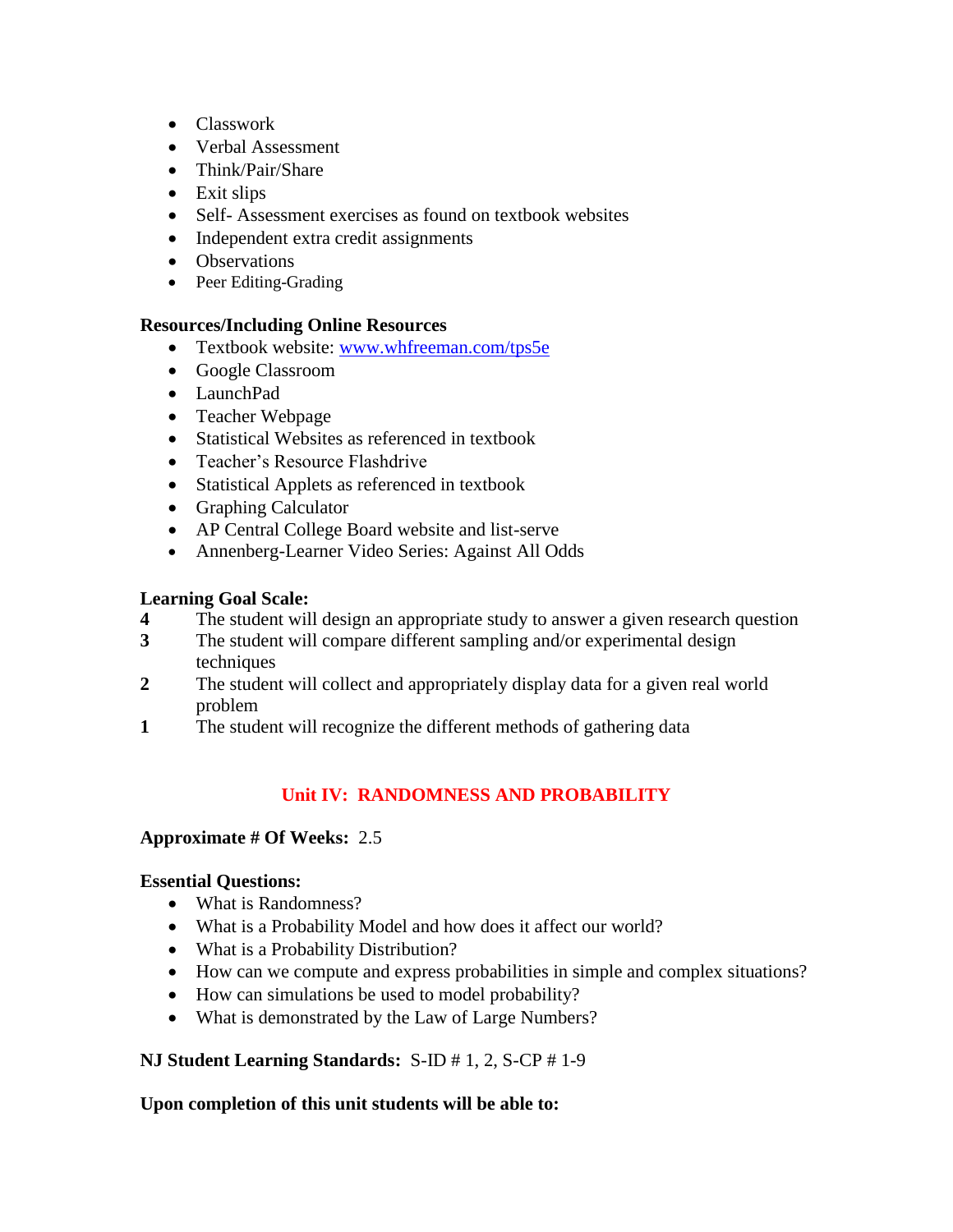- Interpret probability as a long-run relative frequency.
- Use simulation to model chance behavior.
- Determine a probability model for a chance process.
- Use basic probability rules, including the complement rule and the addition rule for mutually exclusive events.
- Use a two-way table or Venn diagram to model a chance process and calculate probabilities involving two events.
- Use the general addition rule to calculate probabilities.
- Calculate and interpret conditional probabilities.
- Use the general multiplication rule to calculate probabilities.
- Use tree diagrams to model a chance process and calculate probabilities involving two or more events.
- Determine whether two events are independent.
- When appropriate, use the multiplication rule for independent events to compute probabilities.

#### **Interdisciplinary Standards**

- Standard 9.1 21<sup>st</sup>-Century Life & Career Skills
- Standard 8.1 Computer and Information Literacy
- Standard 8.2 Technology Education
- Standard 6.3 Active Citizenship in the  $21<sup>st</sup>$  Century

### **Activities:**

- Assignments and announcements will be delivered through Google Classroom
- Smartboard Lessons will be used to relay notes to students
- Students will read and study material presented in course textbook and then be challenged with questions about their reading through examples.
- Students will take notes on instructor's lecture and participate in class discussions.
- Students will navigate through the chapter using LaunchPad to access tutorial video clips, step-by-step worked out solutions to selected problems, and on-line practice quizzes.
- Instructor will provide opportunity for both guided and independent practice.
- Homework assignments will be discussed to insure a good understanding of the prerequisites.
- Technology: the graphing calculator will be integrated into various exercises to help the student visualize the problems.
- Students will be asked to make conclusions after working through explorations scattered throughout the unit.
- FRAPPY practice
- AP Multiple Choice and Free Response questions
- Simulation Activity: Airline Overbooking Part I
- Lab activities: Monty Hall Problem

"1 in 6 Wins" Game

Whose Book is This?

• Data Exploration: Investigating Randomness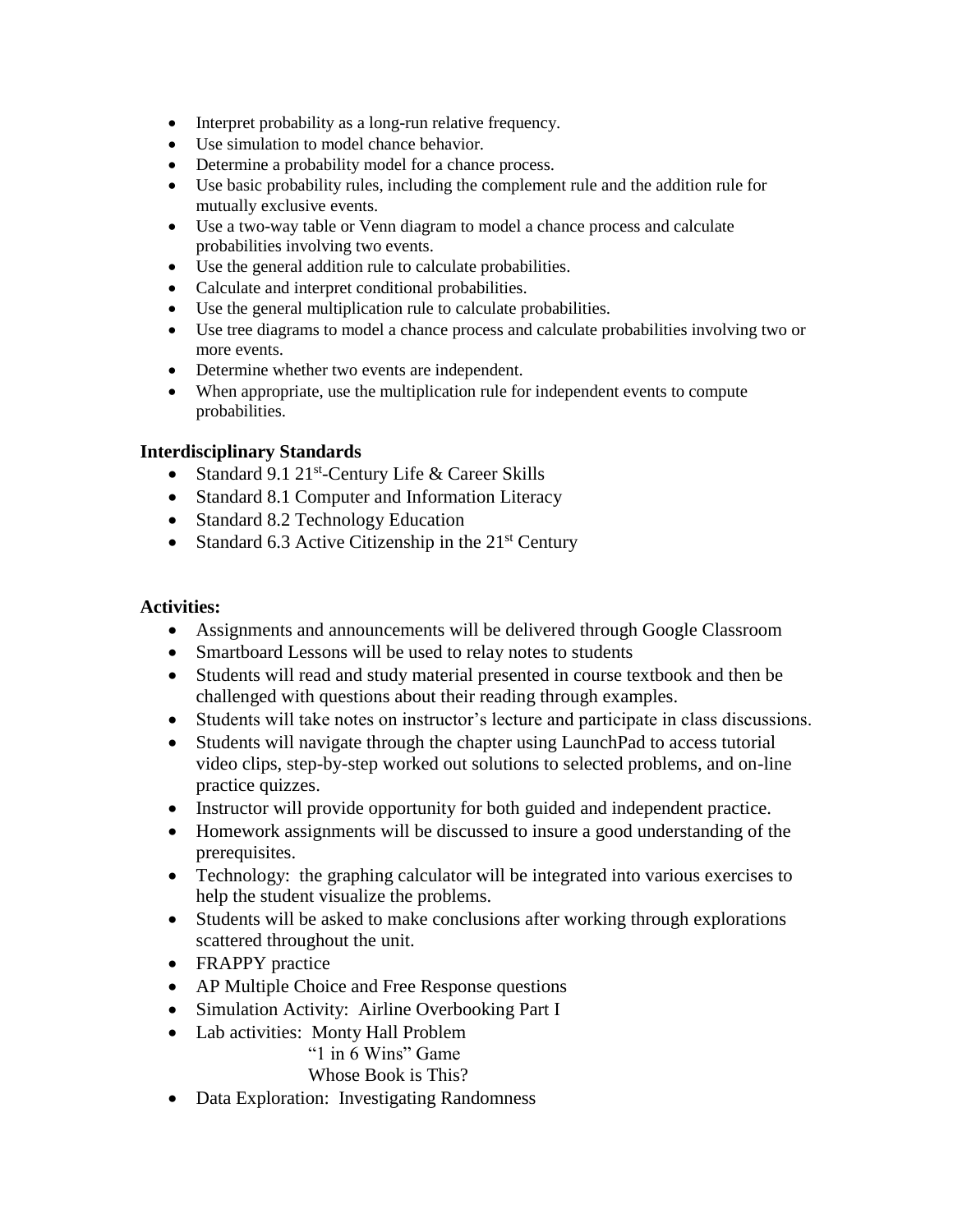## **Enrichment Activities**:

- Students may access tutorial videos keyed to the student text through either ebook or on the textbook's website: [www.whfreeman.com/tps5e](http://www.whfreeman.com/tps5e)
- Students may access worked out examples, exercises and detailed key-strokelevel instructional videos through either e-book or on the textbook's website: [www.whfreeman.com/tps5e](http://www.whfreeman.com/tps5e)
- Review book *Strive for a 5:* Chapter 5
- Students may access practice Free-Response questions on the College Board website: apcentral.collegeboard.com/stats
- Video Unit 18: Introduction to Probability  $(11:20)$  [Use after Lesson 4.1] [\(http://www.learner.org/courses/againstallodds/unitpages/unit18.html\)](http://www.learner.org/courses/againstallodds/unitpages/unit18.html)
- Video Unit 19: Probability Models (10:33) [Use after Lesson 4.6] [\(http://www.learner.org/courses/againstallodds/unitpages/unit19.html](http://www.learner.org/courses/againstallodds/unitpages/unit19.html)

#### **Methods of Assessments/Evaluation:**

- Written quizzes and unit test
- Worksheets
- Responses to discussion questions
- Homework
- Classwork
- Verbal Assessment
- Think/Pair/Share
- Exit slips
- Self- Assessment exercises as found on textbook websites
- Independent extra credit assignments
- Observations
- Peer Editing-Grading

## **Resources/Including Online Resources**

- Textbook website: [www.whfreeman.com/tps5e](http://www.whfreeman.com/tps5e)
- Google Classroom
- LaunchPad
- Teacher Webpage
- Statistical Websites as referenced in textbook
- Teacher's Resource Flashdrive
- Statistical Applets as referenced in textbook
- Graphing Calculator
- AP Central College Board website and list-serve
- Annenberg-Learner Video Series: Against All Odds

## **Learning Goal Scale:**

**4** The student will analyze and solve real world problems with the appropriate probability strategies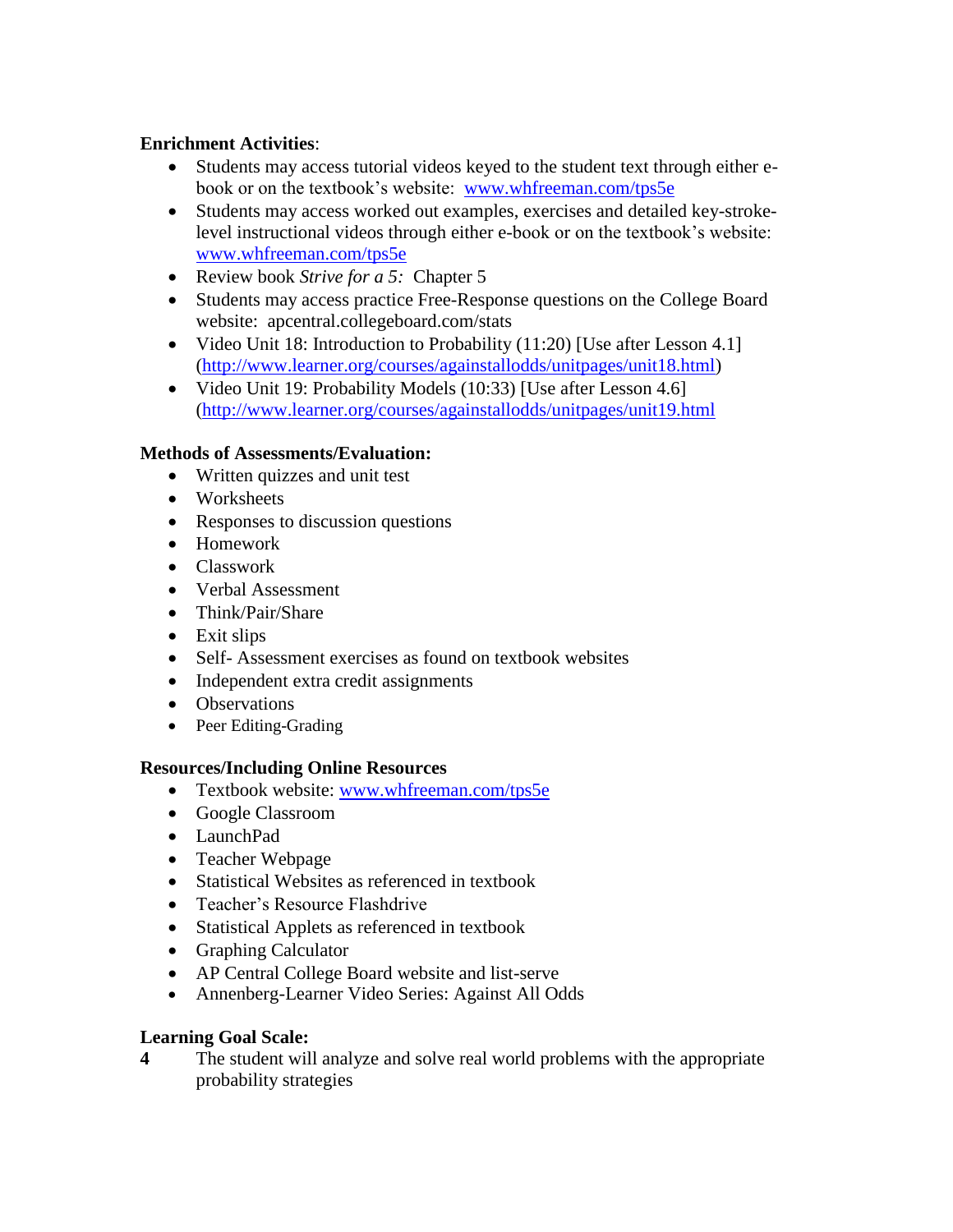- **3** The student will differentiate the basic definitions and rules of probability including the Complement Rule, the Addition Rule, the Multiplication Rule
- **2** The student will solve and interpret routine probability problems
- **1** The student will recognize the appropriate calculation of the number of ways an event may occur and use it to compute probabilities

### **Unit V: Random Variables and Discrete Probability Distributions**

#### **Approximate # Of Weeks: 2.5**

#### **Essential Questions:**

- What is a Random Variable?
- What is a Probability Distribution for a Random Variable?
- How do we combine Independent Random Variables?
- How does one identify a Binomial or Geometric Variable?
- How are Binomial or Geometric Probability models used?

#### **NJ Student Learning Standards:** S-MD # 1-4, 5Aa, 5b

#### **Upon completion of this unit students will be able to:**

- Compute probabilities using the probability distribution of a discrete random variable.
- Calculate and interpret the mean (expected value) of a discrete random variable.
- Calculate and interpret the standard deviation of a discrete random variable.
- Compute probabilities using the probability distribution of a continuous random variable.
- Describe the effects of transforming a random variable by adding or subtracting a constant and multiplying or dividing by a constant.
- Find the mean and standard deviation of the sum or difference of independent random variables.
- Find probabilities involving the sum or difference of independent Normal random variables.
- Determine whether the conditions for using a binomial random variable are met.
- Compute and interpret probabilities involving binomial distributions.
- Calculate the mean and standard deviation of a binomial random variable and interpret these values in context.
- Find probabilities involving geometric random variables.

#### **Interdisciplinary Standards**

- Standard 9.1 21<sup>st</sup>-Century Life & Career Skills
- Standard 8.1 Computer and Information Literacy
- Standard 8.2 Technology Education
- Standard 6.3 Active Citizenship in the  $21<sup>st</sup>$  Century

#### **Activities:**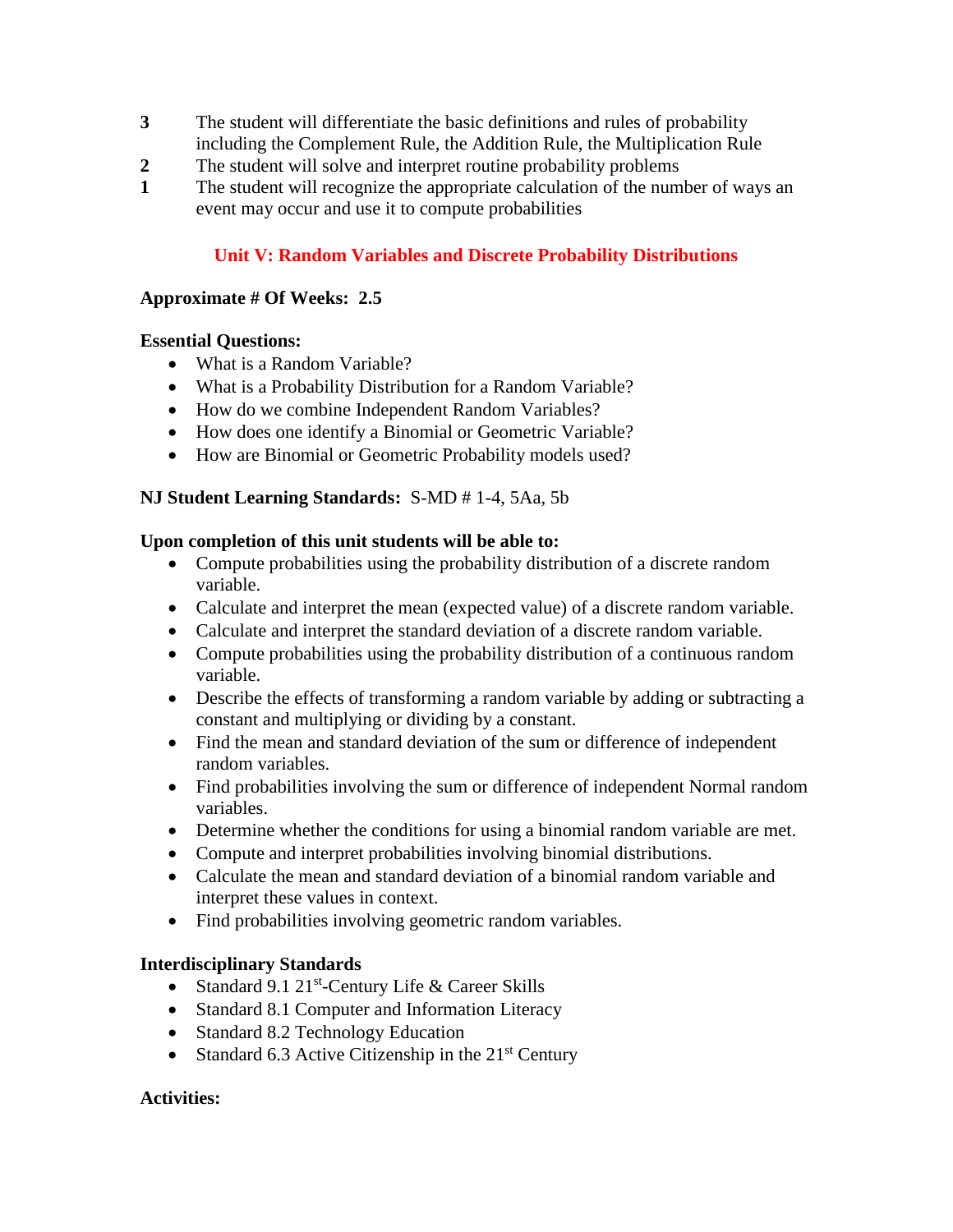- Assignments and announcements will be delivered through Google Classroom
- Smartboard Lessons will be used to relay notes to students
- Students will read and study material presented in course textbook and then be challenged with questions about their reading through examples.
- Students will take notes on instructor's lecture and participate in class discussions.
- Students will navigate through the chapter using LaunchPad to access tutorial video clips, step-by-step worked out solutions to selected problems, and on-line practice quizzes.
- Instructor will provide opportunity for both guided and independent practice.
- Homework assignments will be discussed to insure a good understanding of the prerequisites.
- Technology: the graphing calculator will be integrated into various exercises to help the student visualize the problems.
- Students will be asked to make conclusions after working through explorations scattered throughout the unit.
- FRAPPY practice
- AP Multiple Choice and Free Response questions
- Lab Activity: Airline Overbooking Part II Is This Your Luck Day?

#### **Enrichment Activities**:

- Students may access tutorial videos keyed to the student text through either ebook or on the textbook's website: [www.whfreeman.com/tps5e](http://www.whfreeman.com/tps5e)
- Students may access worked out examples, exercises and detailed key-strokelevel instructional videos through either e-book or on the textbook's website: www.whfreeman.com/tps5
- Review book *Strive for a 5:* Chapter 6
- Students may access practice Free-Response questions on the College Board website: apcentral.collegeboard.com/stats
- Video Unit 20: Random Variables (11:09) [Use after Lesson 5.2] (http://www.learner.org/courses/againstallodds/unitpages/unit20.html)
- Video Unit 21: Binomial Distributions (11:28) [Use after Lesson 5.3] (http://www.learner.org/courses/againstallodds/unitpages/unit21.html)

#### **Methods of Assessments/Evaluation:**

- Written quizzes and unit test
- Worksheets
- Responses to discussion questions
- Homework
- Classwork
- Verbal Assessment
- Think/Pair/Share
- $\bullet$  Exit slips
- Self- Assessment exercises as found on textbook websites
- Independent extra credit assignments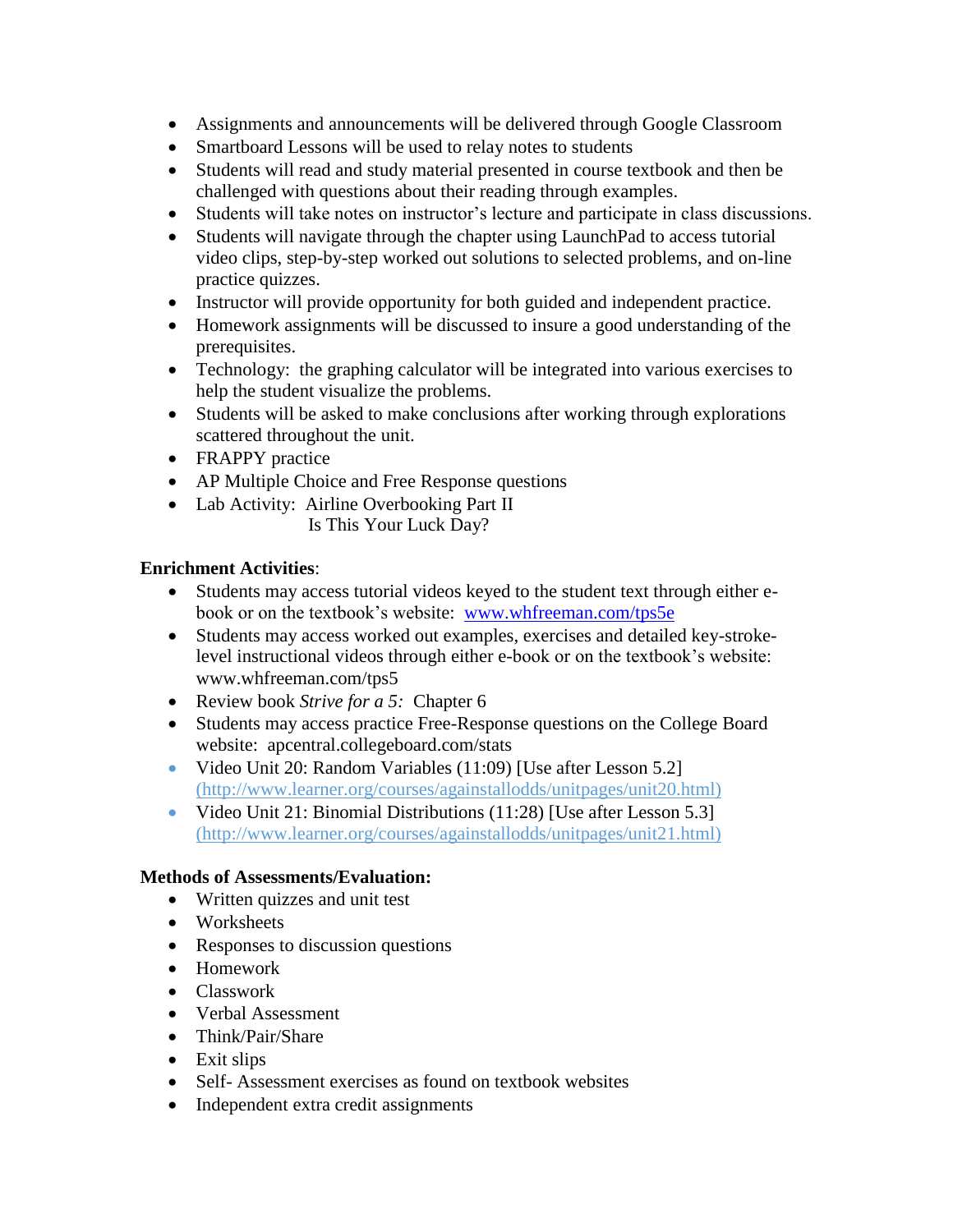- Observations
- Peer Editing-Grading

## **Resources/Including Online Resources**

- Textbook website: [www.whfreeman.com/tps5e](http://www.whfreeman.com/tps5e)
- Google Classroom
- LaunchPad
- Teacher Webpage
- Statistical Websites as referenced in textbook
- Teacher's Resource Flashdrive
- Statistical Applets as referenced in textbook
- Graphing Calculator
- AP Central College Board website and list-serve
- Annenberg-Learner Video Series: Against All Odds

## **Learning Goal Scale:**

- **4** The student will analyze real world situations so as to interpret the mean and standard deviation of random variables
- **3** The student will use the appropriate Binomial or Geometric model to find probabilities
- **2** The student will calculate the expected value (mean) and standard deviation for the distribution of random variables
- **1** The student will specify the probability model for the distribution of a discrete random variable

## **Unit VI: Sampling Distributions**

## **Approximate # Of Weeks: 2.5**

## **Essential Questions:**

- How do Statistics Vary?
- What is a Sampling Distribution?
- How does sample size effect the distribution of means?
- What is the impact of the Central Limit Theorem?
- How does one model the distribution of sample proportions?

## **NJ Student Learning Standards:** S-IC #1, 3, 4

## **Upon completion of this unit students will be able to:**

- Identify parameters and statistics in a sample or experiment.
- Develop and understand the characteristics of sampling variability of the distribution of sample proportions.
- Interpret a sampling distribution as describing the values taken by a statistic in all possible repetitions of a sample of experiment under the same conditions.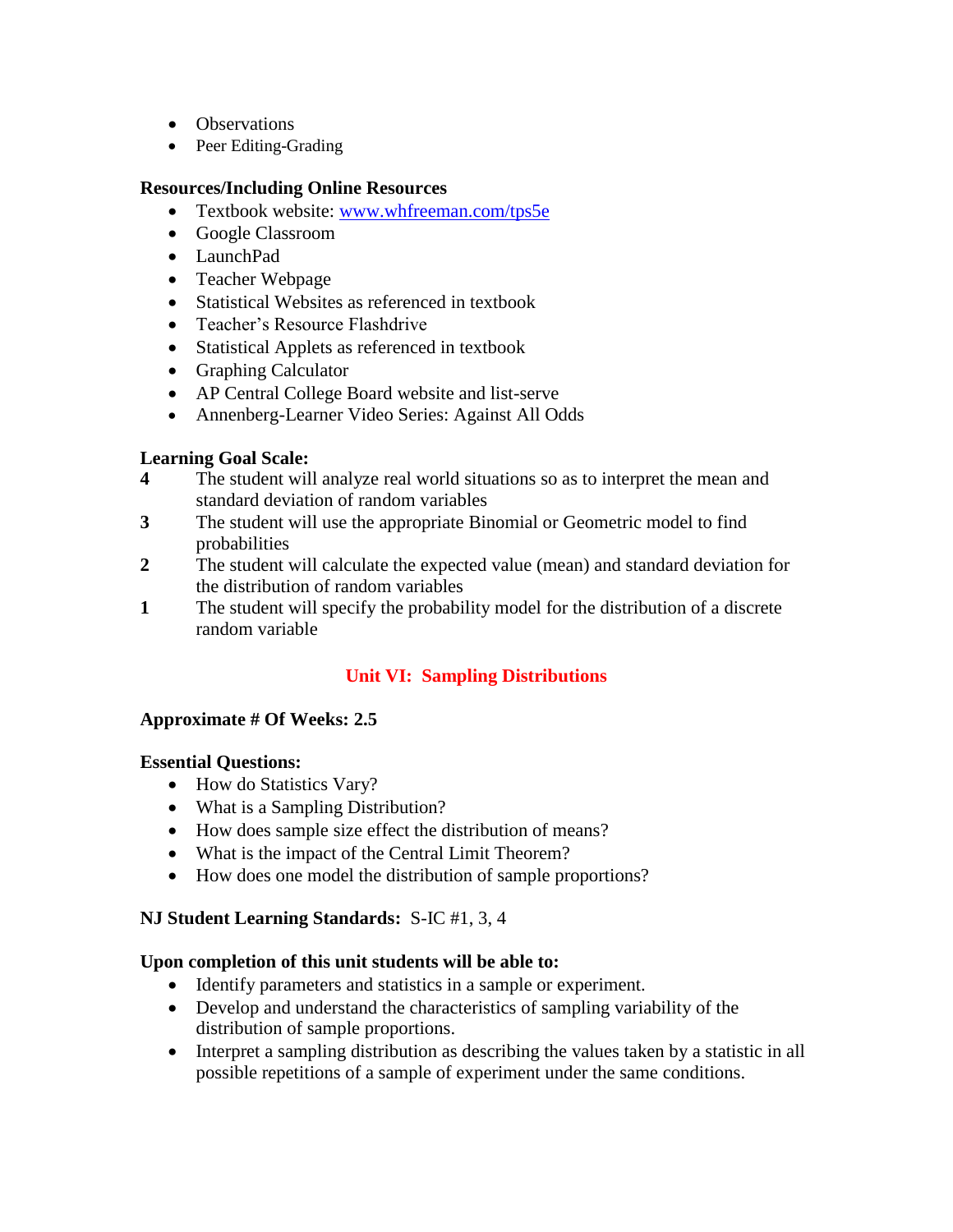- Describe the bias and variability of a statistic in terms of the mean and spread of its sampling distribution.
- Recognize when a problem involves a sample proportion.
- Determine the mean and standard deviation of the sampling distribution of sample proportions.
- Develop and understand the characteristics of the variability of the sampling distribution of sample proportions.
- Recognize when it is possible to use the Normal approximation to the sampling distribution of sample proportions.
- Use Normal approximations to calculate the probabilities of sample proportions.
- Recognize when a problem involves the mean of a sample.
- Determine the mean and standard deviation of the sampling distribution of sample means.
- Develop and understand the characteristics of sampling variability of the distribution of sample means.
- Develop, understand, and apply the Central Limit Theorem.

## **Interdisciplinary Standards**

- Standard 9.1 21<sup>st</sup>-Century Life & Career Skills
- Standard 8.1 Computer and Information Literacy
- Standard 8.2 Technology Education
- Standard 6.3 Active Citizenship in the  $21<sup>st</sup>$  Century

## **Activities:**

- Assignments and announcements will be delivered through Google Classroom
- Smartboard Lessons will be used to relay notes to students
- Students will read and study material presented in course textbook and then be challenged with questions about their reading through examples.
- Students will take notes on instructor's lecture and participate in class discussions.
- Students will navigate through the chapter using LaunchPad to access tutorial video clips, step-by-step worked out solutions to selected problems, and on-line practice quizzes.
- Instructor will provide opportunity for both guided and independent practice.
- Homework assignments will be discussed to insure a good understanding of the prerequisites.
- Technology: the graphing calculator will be integrated into various exercises to help the student visualize the problems.
- Students will be asked to make conclusions after working through explorations scattered throughout the unit.
- FRAPPY practice
- AP Multiple Choice and Free Response questions
- Lab Activities Lab activities: GETTYSBURGH ADDRESS

Reaching for Chips Sampling Heights Candy Machine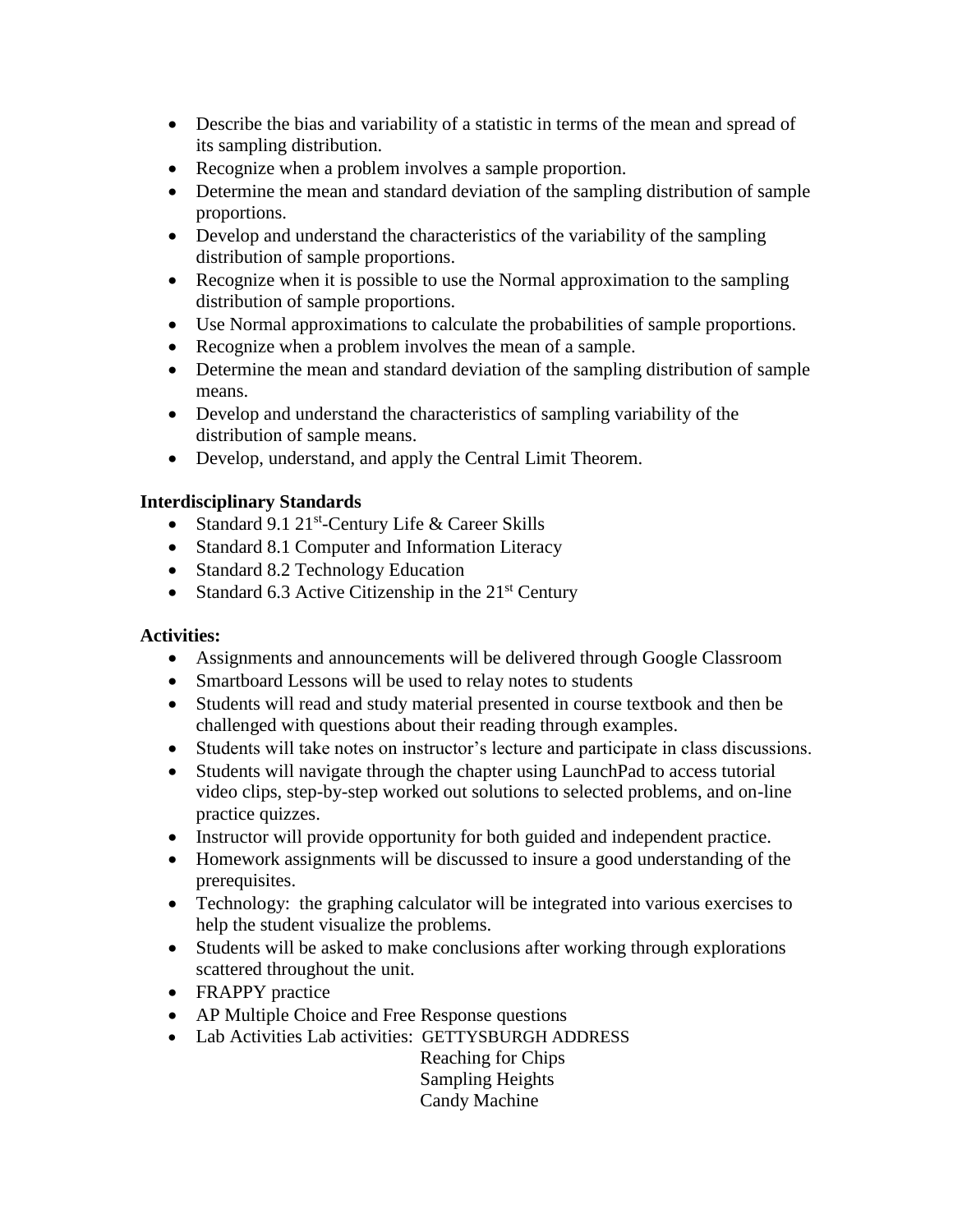- Statistical Applet: Reese's Pieces
- Data Exploration: Polls (Sampling Proportions)

## **Enrichment Activities**:

- Students may access tutorial videos keyed to the student text through either ebook or on the textbook's website: [www.whfreeman.com/tps5e](http://www.whfreeman.com/tps5e)
- Students may access worked out examples, exercises and detailed key-strokelevel instructional videos through either e-book or on the textbook's website: [www.whfreeman.com/tps5e](http://www.whfreeman.com/tps5e)
- Review book *Strive for a 5:* Chapter 7
- Students may access practice Free-Response questions on the College Board website: apcentral.collegeboard.com/stats
- Video  $\#$  22: Sampling Distributions http://www.learner.org/courses/againstallodds/unitpages/unit22.html

## **Methods of Assessments/Evaluation:**

- Written quizzes and unit test
- Worksheets
- Responses to discussion questions
- Homework
- Classwork
- Verbal Assessment
- Think/Pair/Share
- Exit slips
- Self- Assessment exercises as found on textbook websites
- Independent extra credit assignments
- Observations
- Peer Editing-Grading

## **Resources/Including Online Resources**

- Textbook website: [www.whfreeman.com/tps5e](http://www.whfreeman.com/tps5e)
- Google Classroom
- LaunchPad
- Teacher Webpage
- Statistical Websites as referenced in textbook
- Teacher's Resource Flashdrive
- Statistical Applets as referenced in textbook
- Graphing Calculator
- AP Central College Board website and list-serve
- Annenberg-Learner Video Series: Against All Odds

## **Learning Goal Scales:**

**4** The student will analyze a data distribution and apply the appropriate sampling model to solve real world problems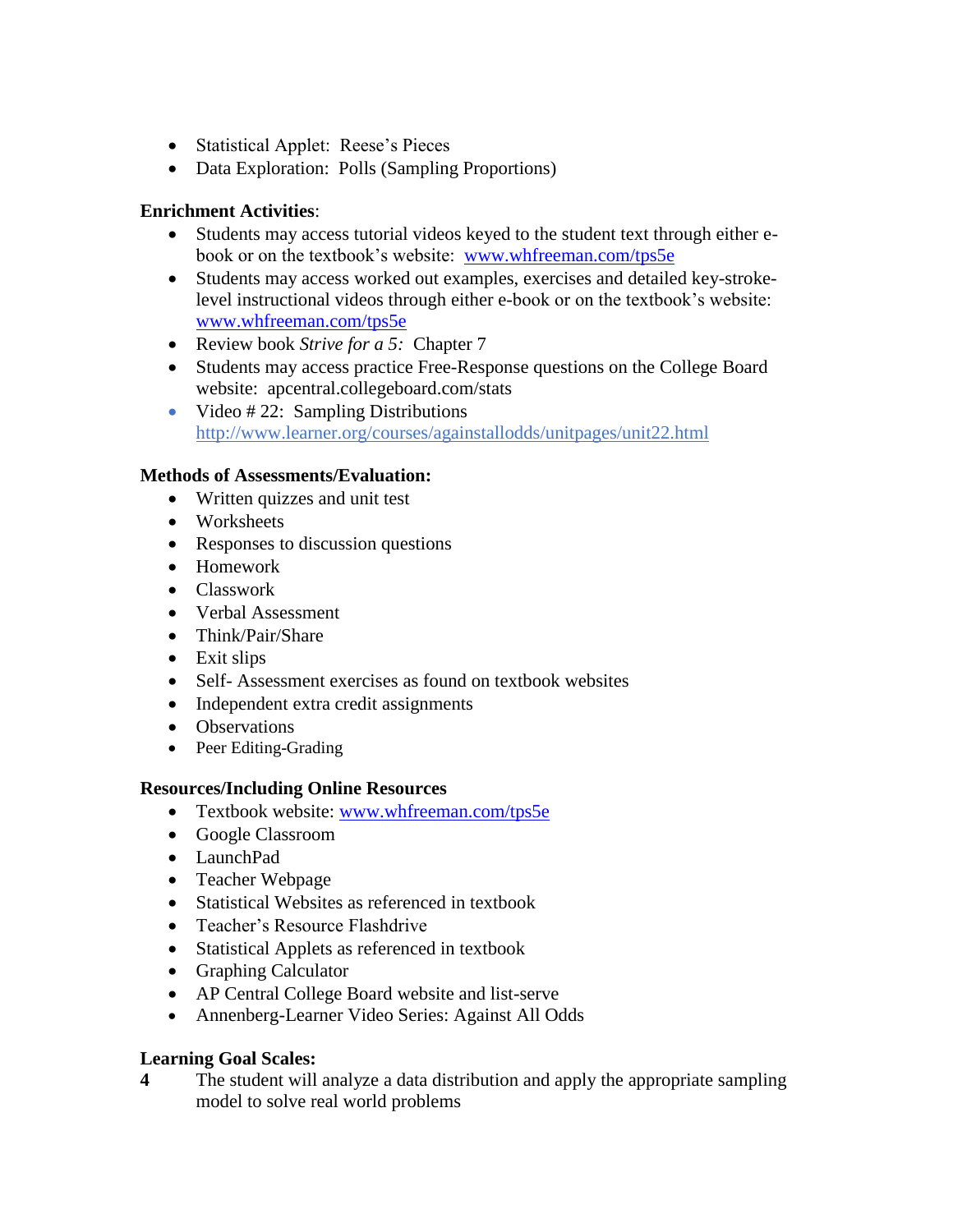- **3** The student will use appropriate sampling model to describe the variability of a sampling distribution
- **2** The student will calculate the mean and standard deviation of a sampling distribution
- **1** The student will distinguish between the sampling distribution of proportions or means

## **Unit VII: Estimating with Confidence**

## **Approximate # Of Weeks: 3**

#### **Essential Questions:**

- What does it mean to make an inference?
- How do we use statistics to estimate parameters?
- What is a margin of error?
- What is a confidence interval?
- How does one distinguish among the various confidence intervals?

## **NJ Student Learning Standards:** S-IC # 1, 2, 4, 5,

#### **Upon completion of this unit students will be able to:**

- Interpret a confidence interval in context.
- Interpret a confidence level in context.
- Determine the point estimate and margin of error from a confidence interval.
- Describe how the sample size and confidence level affect the length of a confidence interval.
- Explain how practical issues like nonresponse, undercoverage, and response bias can affect the interpretation of a confidence interval.
- State and check the Random, 10%, and Large Counts conditions for constructing a confidence interval for a population proportion.
- Determine critical values for calculating a C% confidence interval for a population proportion using a table or technology.
- Construct and interpret a confidence interval for a population proportion.
- Determine the sample size required to obtain a C% confidence interval for a population proportion with a specified margin of error.
- Explain how the t distributions are different from the standard Normal distribution and why it is necessary to use a t distribution when calculating a confidence interval for a population mean.
- $\bullet$  Determine critical values for calculating a C% confidence interval for a population mean using a table or technology.
- State and check the Random, 10%, and Normal/Large Sample conditions for constructing a confidence interval for a population mean.
- Construct and interpret a confidence interval for a population mean.
- Determine the sample size required to obtain a C% confidence interval for a population mean with a specified margin of error.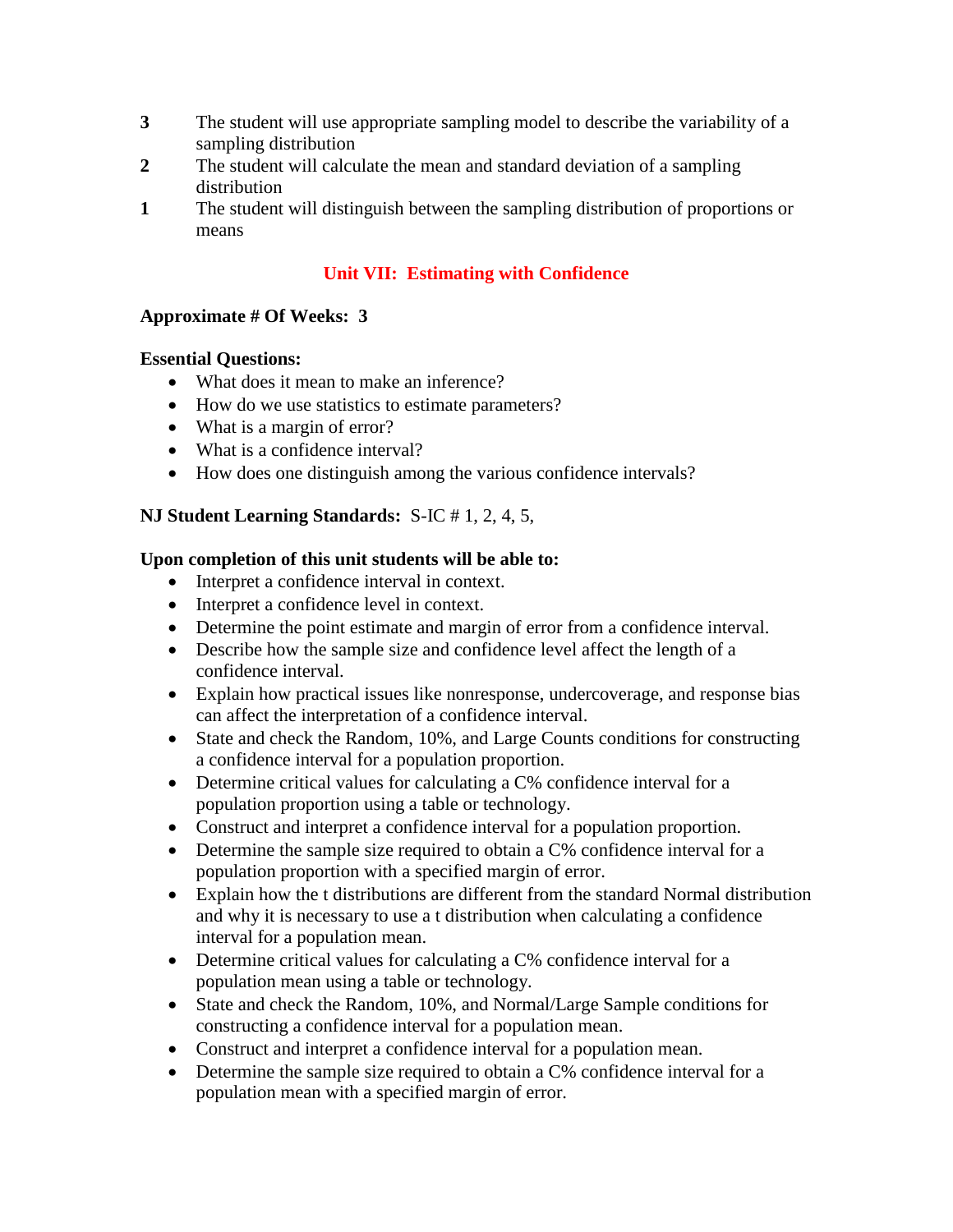## **Interdisciplinary Standards**

- Standard 9.1 21<sup>st</sup>-Century Life & Career Skills
- Standard 8.1 Computer and Information Literacy
- Standard 8.2 Technology Education
- Standard 6.3 Active Citizenship in the  $21<sup>st</sup>$  Century
- Standard 5.1 Science Practices

## **Activities – include 21st Century Technologies:**

- Assignments and announcements will be delivered through Google Classroom
- Smartboard Lessons will be used to relay notes to students
- Students will read and study material presented in course textbook and then be challenged with questions about their reading through examples.
- Students will take notes on instructor's lecture and participate in class discussions.
- Students will navigate through the chapter using LaunchPad to access tutorial video clips, step-by-step worked out solutions to selected problems, and on-line practice quizzes.
- Instructor will provide opportunity for both guided and independent practice.
- Homework assignments will be discussed to insure a good understanding of the prerequisites.
- Technology: the graphing calculator will be integrated into various exercises to help the student visualize the problems.
- Students will be asked to make conclusions after working through explorations scattered throughout the unit.
- FRAPPY practice
- AP Multiple Choice and Free Response questions
- Lab Activity: Calculator Bingo Mystery Mean
- Applet: Confidence Intervals for Proportions

## **Enrichment Activities**:

- Students may access tutorial videos keyed to the student text through either ebook or on the textbook's website: [www.whfreeman.com/tps5e](http://www.whfreeman.com/tps5e)
- Students may access worked out examples, exercises and detailed key-strokelevel instructional videos through either e-book or on the textbook's website: [www.whfreeman.com/tps5e](http://www.whfreeman.com/tps5e)
- Review book *Strive for a 5:* Chapter 8
- Students may access practice Free-Response questions on the College Board website: apcentral.collegeboard.com/stats
- Video Unit 28: Inference for Proportions [\(http://www.learner.org/courses/againstallodds/unitpages/unit02.html\)](http://www.learner.org/courses/againstallodds/unitpages/unit02.html)
- Video Unit 26: Small Sample Inference for One Mean (http://www.learner.org/courses/againstallodds/unitpages/unit02.html)
- Video Unit 24: Confidence Intervals (10:02) [\(http://www.learner.org/courses/againstallodds/unitpages/unit24.html\)](http://www.learner.org/courses/againstallodds/unitpages/unit24.html)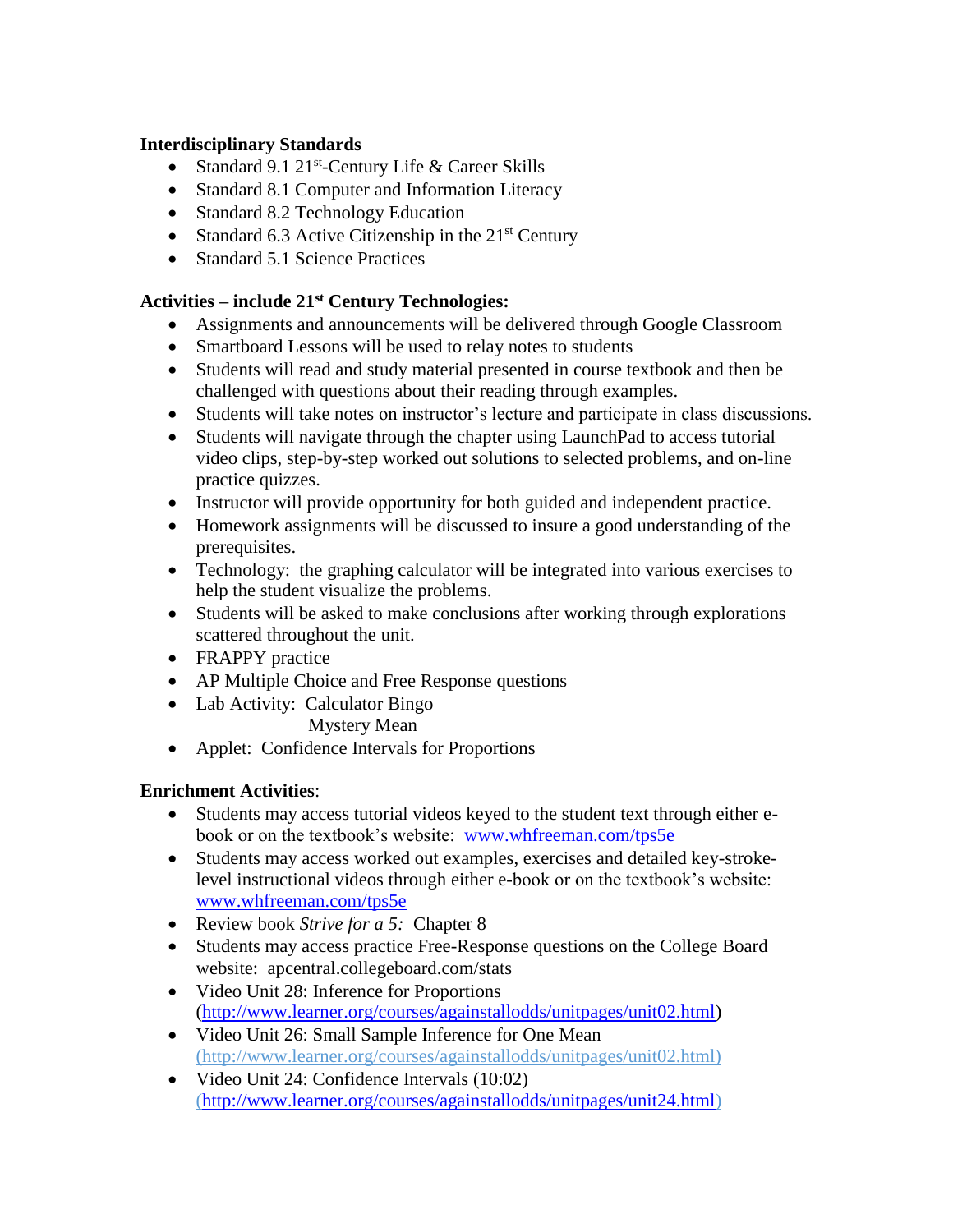#### **Methods of Assessments/Evaluation:**

- Written quizzes and unit test
- Worksheets
- Responses to discussion questions
- Homework
- Classwork
- Verbal Assessment
- Think/Pair/Share
- Exit slips
- Self- Assessment exercises as found on textbook websites
- Independent extra credit assignments
- Observations
- Peer Editing-Grading

## **Resources/Including Online Resources**

- Textbook website: [www.whfreeman.com/tps5e](http://www.whfreeman.com/tps5e)
- Google Classroom
- LaunchPad
- Teacher Webpage
- Statistical Websites as referenced in textbook
- Teacher's Resource Flashdrive
- Statistical Applets as referenced in textbook
- Graphing Calculator
- AP Central College Board website and list-serve
- Annenberg-Learner Video Series: Against All Odds

## **Learning Goal Scale:**

- **4** The student will analyze a real world problem so as to appropriately use a t distribution or a Normal distribution to calculate and interpret a confidence interval for a population mean or proportion
- **3** The student will explain the difference between t and Normal distributions
- **2** The student will calculate the margin of error for a confidence interval
- **1** The student will use a calculator to find appropriate confidence interval

## **Unit VIII: Significance Testing for One Population**

## **Approximate # Of Weeks: 3**

## **Essential Questions:**

- How do we draw conclusions from samples?
- How do we assess the strength of a claim based on a sample?
- What is a test of significance?
- What is the process for running a test of significance?
- How does one distinguish among the various tests of significance?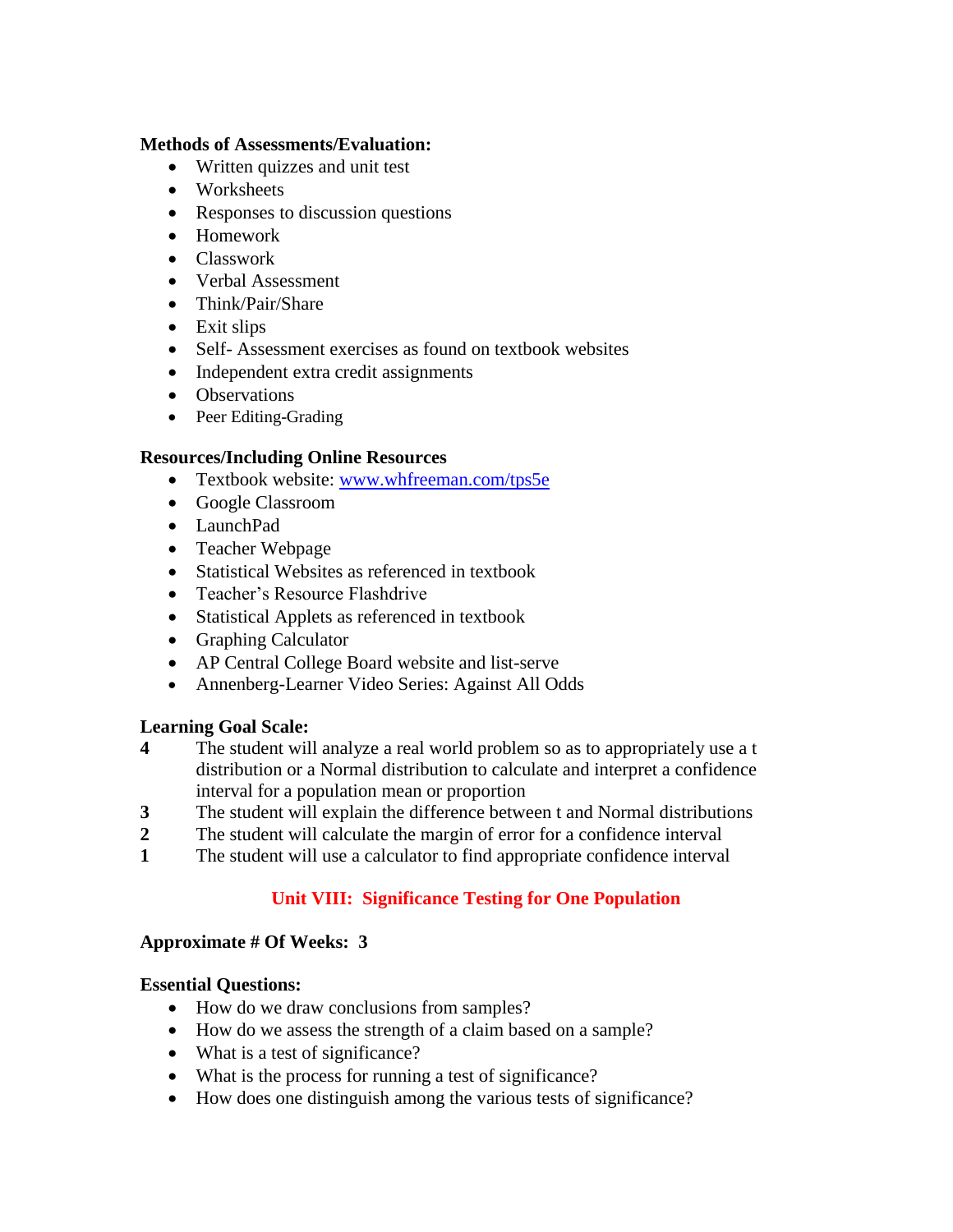## **NJ Student Learning Standards:** S-IC # 1, 2, 5, 6 & S-MD # 5a, 5b, 6, 7

## **Upon completion of this unit students will be able to:**

- State the null and alternative hypotheses for a significance test about a population parameter.
- Interpret a P-value in context.
- Determine if the results of a study are statistically significant and draw an appropriate conclusion using a significance level.
- Interpret a Type I and a Type II error in context, and give a consequence of each.
- State and check the Random, 10%, and Large Counts conditions for performing a significance test about a population proportion.
- Perform a significance test about a population proportion.
- Use a confidence interval to draw a conclusion for a two-sided test about a population parameter.
- Interpret the power of a test and describe what factors affect the power of a test.
- Describe the relationship among the probability of a Type I error (significance level), the probability of a Type II error, and the power of a test.
- State and check the Random, 10%, and Normal/Large Sample conditions for performing a significance test about a population mean.
- Perform a significance test about a population mean.
- Use a confidence interval to draw a conclusion for a two-sided test about a population parameter.
- Perform a significance test about a mean difference using paired data.

## **Interdisciplinary Standards**

- Standard 9.1 21<sup>st</sup>-Century Life & Career Skills
- Standard 8.1 Computer and Information Literacy
- Standard 8.2 Technology Education
- Standard 6.3 Active Citizenship in the  $21<sup>st</sup>$  Century
- Standard 5.1 Science Practices A  $\&$  B

## **Activities:**

- Assignments and announcements will be delivered through Google Classroom
- Smartboard Lessons will be used to relay notes to students
- Students will read and study material presented in course textbook and then be challenged with questions about their reading through examples.
- Students will take notes on instructor's lecture and participate in class discussions.
- Students will navigate through the chapter using LaunchPad to access tutorial video clips, step-by-step worked out solutions to selected problems, and on-line practice quizzes.
- Instructor will provide opportunity for both guided and independent practice.
- Homework assignments will be discussed to insure a good understanding of the prerequisites.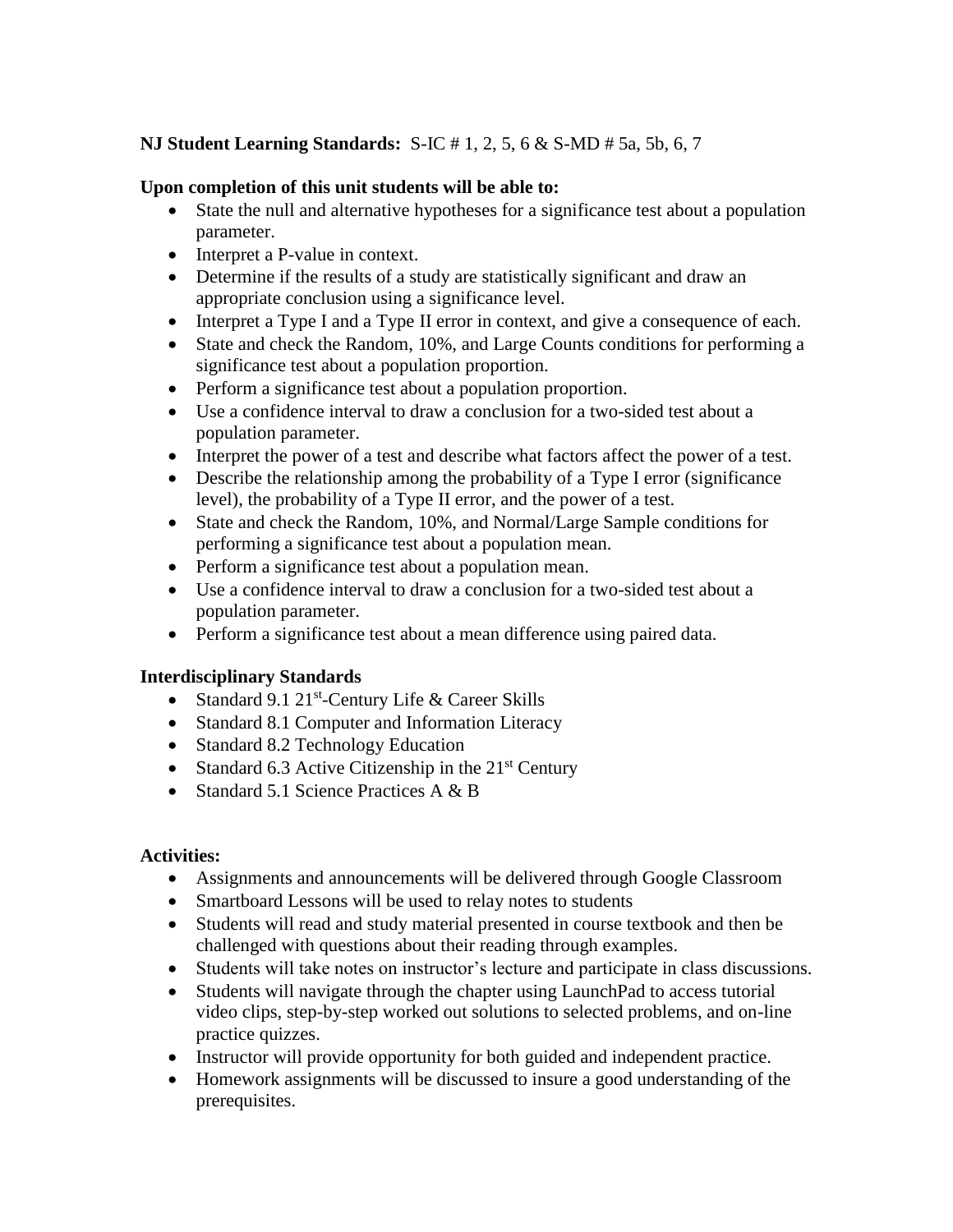- Technology: the graphing calculator will be integrated into various exercises to help the student visualize the problems.
- Students will be asked to make conclusions after working through explorations scattered throughout the unit.
- FRAPPY practice
- AP Multiple Choice and Free Response questions
- Lab activities: Pick A Card
- Technology: Statistical Applet: Test of Significance Power Applet

## **Enrichment Activities**

- Students may access tutorial videos keyed to the student text through either ebook or on the textbook's website: [www.whfreeman.com/tps5e](http://www.whfreeman.com/tps5e)
- Students may access worked out examples, exercises and detailed key-strokelevel instructional videos through either e-book or on the textbook's website: www.whfreeman.com/tps5e
- Review book *Strive for a 5:* Chapter 9
- Students may access practice Free-Response questions on the College Board website: apcentral.collegeboard.com/stats
- Video Unit 26: Small Sample Inference for One Mean (http://www.learner.org/courses/againstallodds/unitpages/unit02.html)
- Video Unit 25: Test of Significance [\(http://www.learner.org/courses/againstallodds/unitpages/unit25.html](http://www.learner.org/courses/againstallodds/unitpages/unit25.html)
- Video Unit 28: Inference for Proportions [\(http://www.learner.org/courses/againstallodds/unitpages/unit02.html\)](http://www.learner.org/courses/againstallodds/unitpages/unit02.html)

## **Methods of Assessments/Evaluation:**

- Written quizzes and unit test
- Worksheets
- Responses to discussion questions
- Homework
- Classwork
- Verbal Assessment
- Think/Pair/Share
- Exit slips
- Self- Assessment exercises as found on textbook websites
- Independent extra credit assignments
- Observations
- Peer Editing-Grading

## **Resources/Including Online Resources**

- Textbook website: [www.whfreeman.com/tps5e](http://www.whfreeman.com/tps5e)
- Google Classroom
- LaunchPad
- Teacher Webpage
- Statistical Websites as referenced in textbook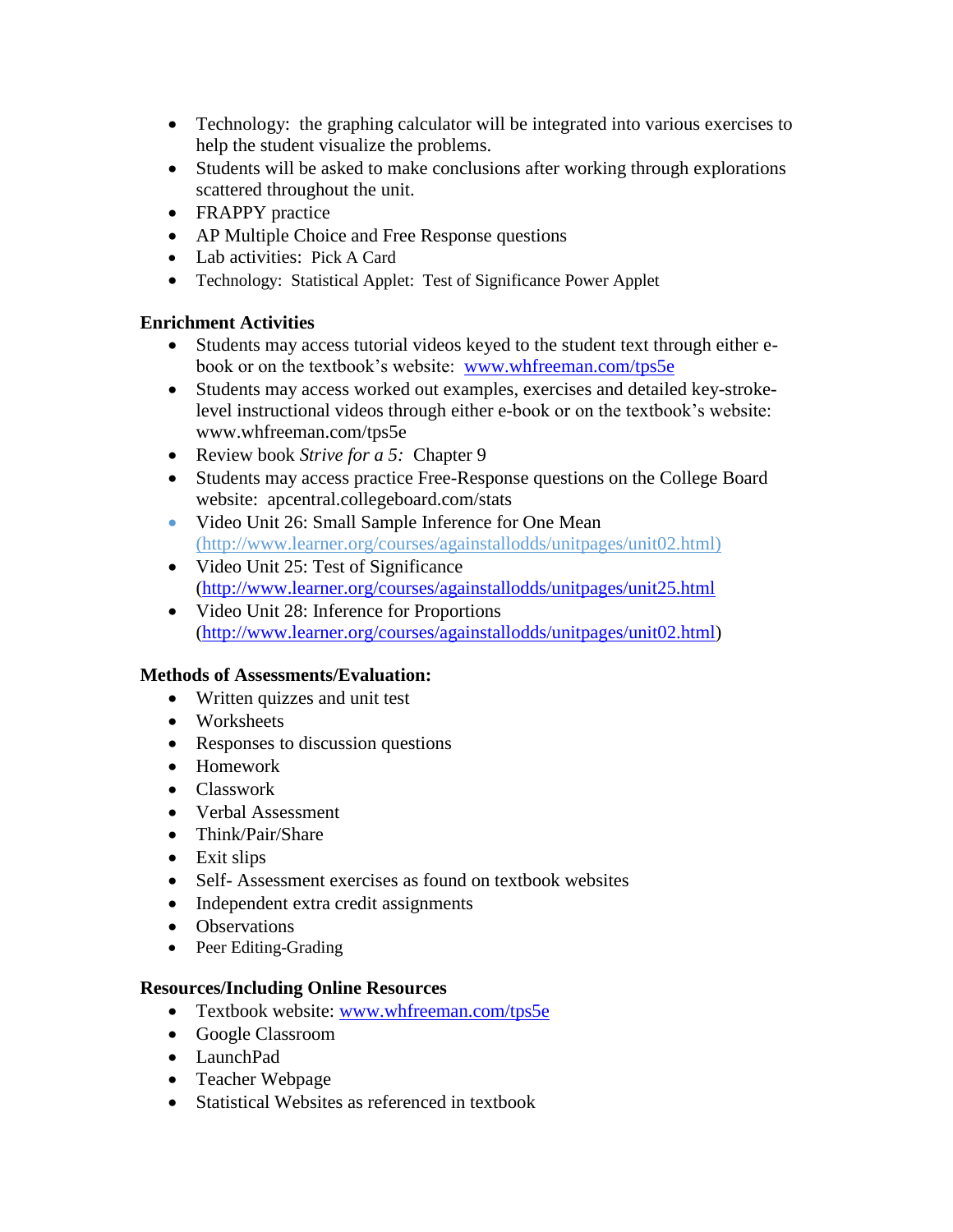- Teacher's Resource Flashdrive
- Statistical Applets as referenced in textbook
- Graphing Calculator
- AP Central College Board website and list-serve
- Annenberg-Learner Video Series: Against All Odds

## **Learning Goal Scale:**

- **4** The student will analyze the results of a study to determine if they are statistically significant and draw an appropriate conclusion using a reasonable significance level
- **3** The student will determine and understand the relationship among the probability of a Type I error (significance level), the probability of a Type II error, and the power of a test
- **2** The student will interpret the "p" value of a test
- **1** The student will state the null and alternative hypothesis for a significance test

## **Unit IX: Comparing Two Population Parameters**

## **Approximate # Of Weeks: 2**

## **Essential Questions:**

- How and why do we test statistics?
- How do we distinguish between 2 sample inference and matched-pair inference?
- How does one construct a confidence interval for two population proportions or means?
- How does one execute a test of significance for two population proportions or means?

## **NJ Student Learning Standards:** S-IC # 1, 2, 5, 6 & S-MD # 5a, 5b, 6, 7

## **Upon completion of this unit students will be able to:**

- Determine whether a problem requires inference about comparing means or proportions.
- Recognize from the design of a study whether one-sample t, paired t, or two-sample t procedures are needed.
- Calculate and interpret a confidence interval for the difference between two means.
- Test the hypothesis that two populations have equal means against either a one-sided or a two-sided alternative.
- Recognize when the two-sample t-procedures are appropriate in practice.
- Use the two-sample z procedure to give a confidence interval for the difference between the two proportions in two populations based on independent SRS from the populations.
- Use a two-proportion z-test to test the hypothesis that the proportions in two distinct populations are equal.
- State and understand the assumptions and/or conditions for the appropriate hypothesis test.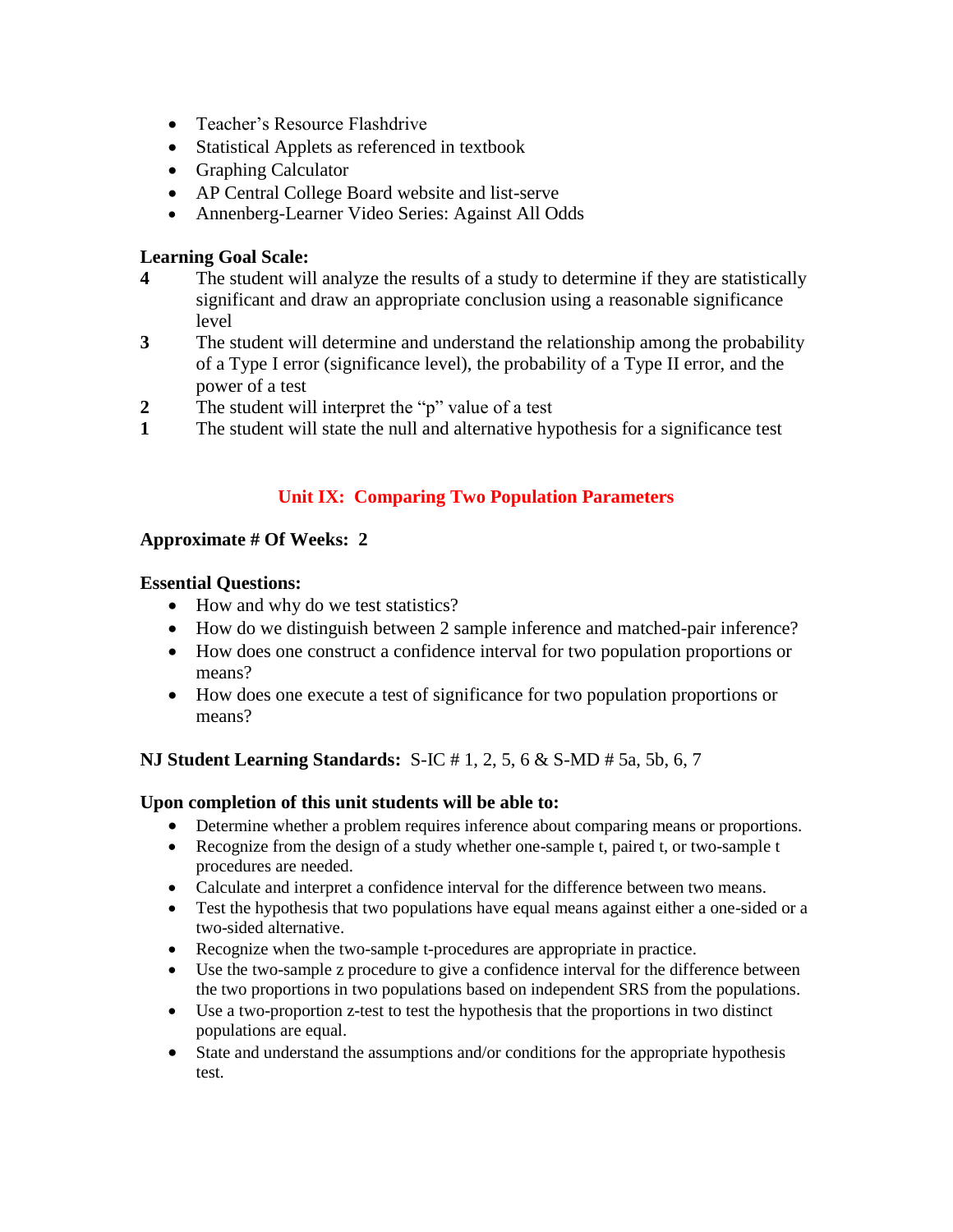## **Interdisciplinary Standards**

- Standard 9.1 21<sup>st</sup>-Century Life & Career Skills
- Standard 8.1 Computer and Information Literacy
- Standard 8.2 Technology Education
- Standard 6.3 Active Citizenship in the  $21<sup>st</sup>$  Century
- Standard 5.1 Science Practices A & B

## **Activities:**

- Assignments and announcements will be delivered through Google Classroom
- Smartboard Lessons will be used to relay notes to students
- Students will read and study material presented in course textbook and then be challenged with questions about their reading through examples.
- Students will take notes on instructor's lecture and participate in class discussions.
- Students will navigate through the chapter using LaunchPad to access tutorial video clips, step-by-step worked out solutions to selected problems, and on-line practice quizzes.
- Instructor will provide opportunity for both guided and independent practice.
- Homework assignments will be discussed to insure a good understanding of the prerequisites.
- Technology: the graphing calculator will be integrated into various exercises to help the student visualize the problems.
- Students will be asked to make conclusions after working through explorations scattered throughout the unit.
- FRAPPY practice
- AP Multiple Choice and Free Response questions
- Lab activities: Is Yawning Contagious?

## Exercising to Lose Weight

## **Enrichment Activities**:

- Students may access tutorial videos keyed to the student text through either ebook or on the textbook's website: [www.whfreeman.com/tps5e](http://www.whfreeman.com/tps5e)
- Students may access worked out examples, exercises and detailed key-strokelevel instructional videos through either e-book or on the textbook's website: [www.whfreeman.com/tps5e](http://www.whfreeman.com/tps5e)
- Review book *Strive for a 5:* Chapter 10
- Students may access practice Free-Response questions on the College Board website: apcentral.collegeboard.com/stats
- Video Unit 27: Comparing Two Means http://www.learner.org/courses/againstallodds/unitpages/unit27.html

## **Methods of Assessments/Evaluation:**

- Written quizzes and unit test
- Worksheets
- Responses to discussion questions
- Homework
- Classwork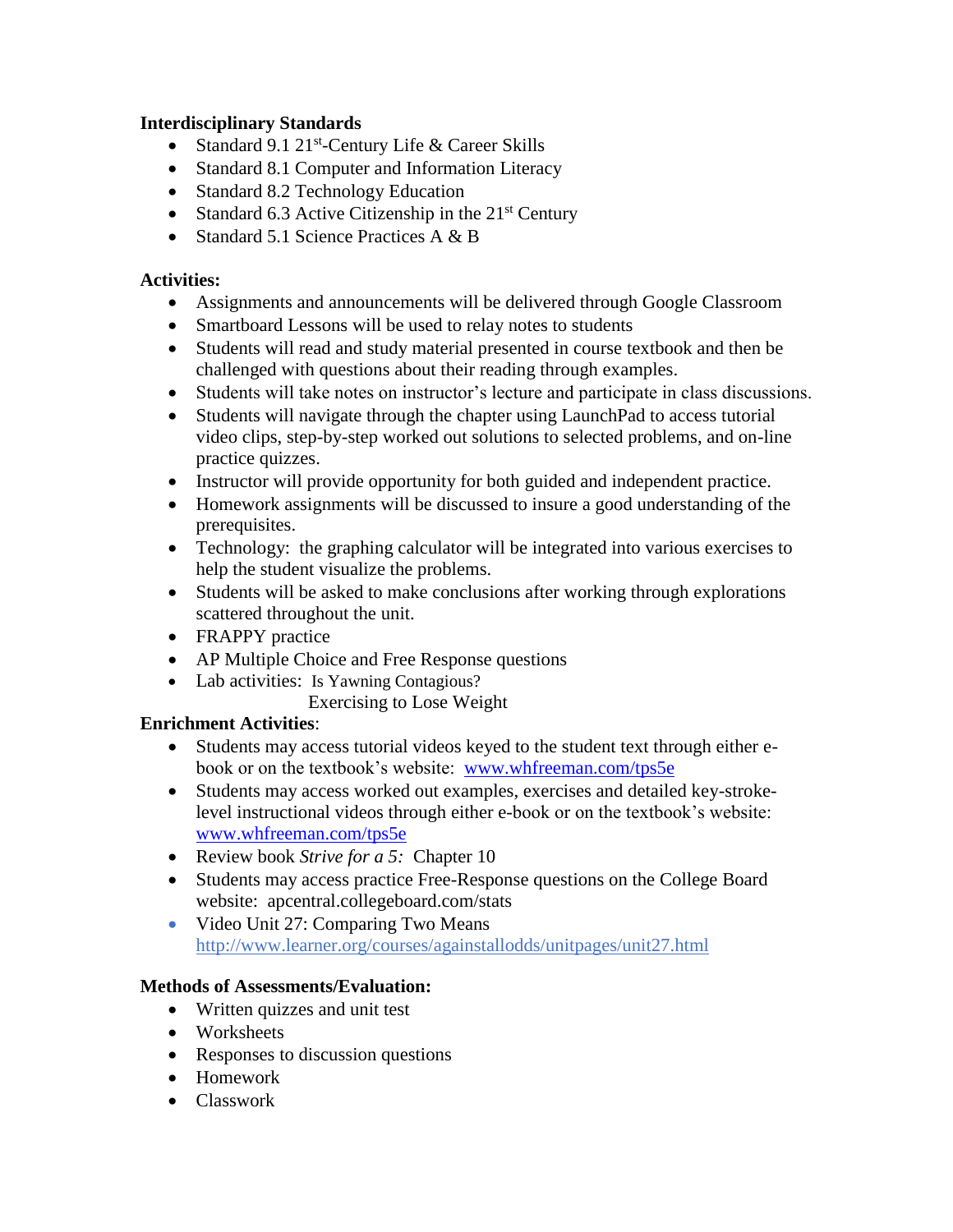- Verbal Assessment
- Think/Pair/Share
- Exit slips
- Self- Assessment exercises as found on textbook websites
- Independent extra credit assignments
- Observations
- Peer Editing-Grading

#### **Resources/Including Online Resources**

- Textbook website: [www.whfreeman.com/tps5e](http://www.whfreeman.com/tps5e)
- Google Classroom
- LaunchPad
- Teacher Webpage
- Statistical Websites as referenced in textbook
- Teacher's Resource Flashdrive
- Statistical Applets as referenced in textbook
- Graphing Calculator
- AP Central College Board website and list-serve
- Annenberg-Learner Video Series: Against All Odds

#### **Learning Goal Scale:**

- **4** The student will analyze a real world situation for the design of the study and determine whether one-sample t, paired t, or two-sample t procedures are required
- **3** The student will use two sample inference procedures to construct a confidence interval or conduct a significance test for population mean or proportion
- **2** The student will interpret the results of a two sample test for means or proportions
- **1** The student will state the assumptions and conditions for two sample inference procedures

## Unit X: Inference for Distributions of Categorical Variables

#### **Approximate # of Weeks: 2**

#### **Essential Questions:**

- What is a two-way table?
- When are two categorical variables independent?
- How does one distinguish between various types of hypothesis testing?
- How does one conduct a Chi-Square Goodness of Fit test?
- How does one conduct a Chi-Square test for Homogeneity or Association?

#### **NJ Student Learning Standards:** S-ID # 5, S-IC # 1, 2, 4, 5, 6, & S-MD # ,7

#### **Upon completion of this unit the student will be able to:**

 State appropriate hypotheses and compute expected counts for a chi-square test for goodness of fit.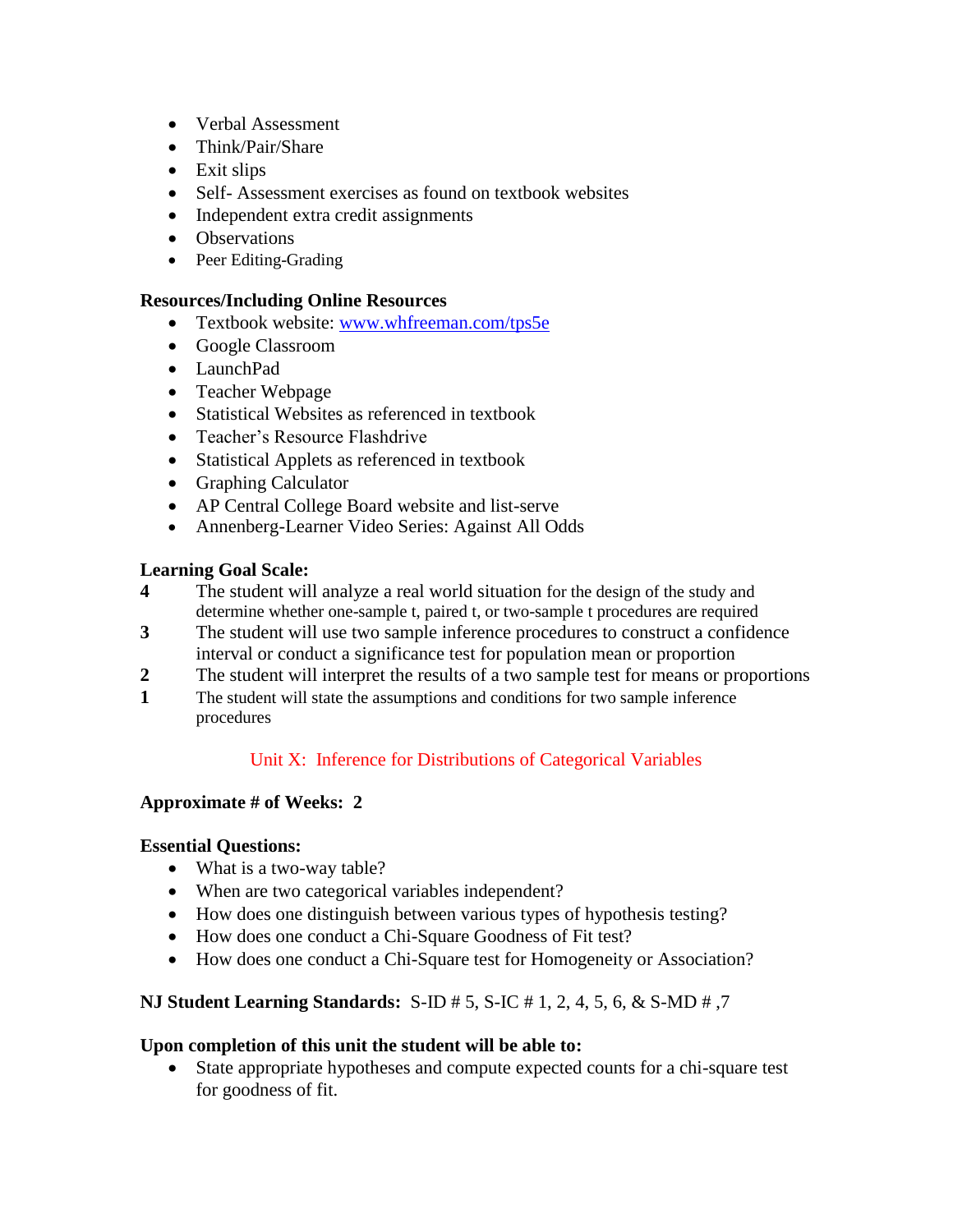- Calculate the chi-square statistic, degrees of freedom, and P-value for a chi-square test for goodness of fit.
- Perform a chi-square test for goodness of fit.
- Conduct a follow-up analysis when the results of a chi-square test are statistically significant.
- Compare conditional distributions for data in a two-way table.
- State appropriate hypotheses and compute expected counts for a chi-square test based on data in a two-way table.
- Calculate the chi-square statistic, degrees of freedom, and P-value for a chi-square test based on data in a two-way table.
- Perform a chi-square test for homogeneity.
- Perform a chi-square test for independence.
- Choose the appropriate chi-square test.

## **Interdisciplinary Standards**

- Standard 9.1 21<sup>st</sup>-Century Life & Career Skills
- Standard 8.1 Computer and Information Literacy
- Standard 8.2 Technology Education
- Standard 6.3 Active Citizenship in the  $21<sup>st</sup>$  Century
- Standard 5.1 Science Practices A & B

## **Activities:**

- Assignments and announcements will be delivered through Google Classroom
- Smartboard Lessons will be used to relay notes to students
- Students will read and study material presented in course textbook and then be challenged with questions about their reading through examples.
- Students will take notes on instructor's lecture and participate in class discussions.
- Students will navigate through the chapter using LaunchPad to access tutorial video clips, step-by-step worked out solutions to selected problems, and on-line practice quizzes.
- Instructor will provide opportunity for both guided and independent practice.
- Homework assignments will be discussed to insure a good understanding of the prerequisites.
- Technology: the graphing calculator will be integrated into various exercises to help the student visualize the problems.
- Students will be asked to make conclusions after working through explorations scattered throughout the unit.
- FRAPPY practice
- AP Multiple Choice and Free Response questions
- Lab activities: The Candy Man Can!
- Internet Activities: NSDL Classifying Statistical Problems

## **Enrichment Activities:**

 Students may access tutorial videos keyed to the student text through either ebook or on the textbook's website: [www.whfreeman.com/tps5e](http://www.whfreeman.com/tps5e)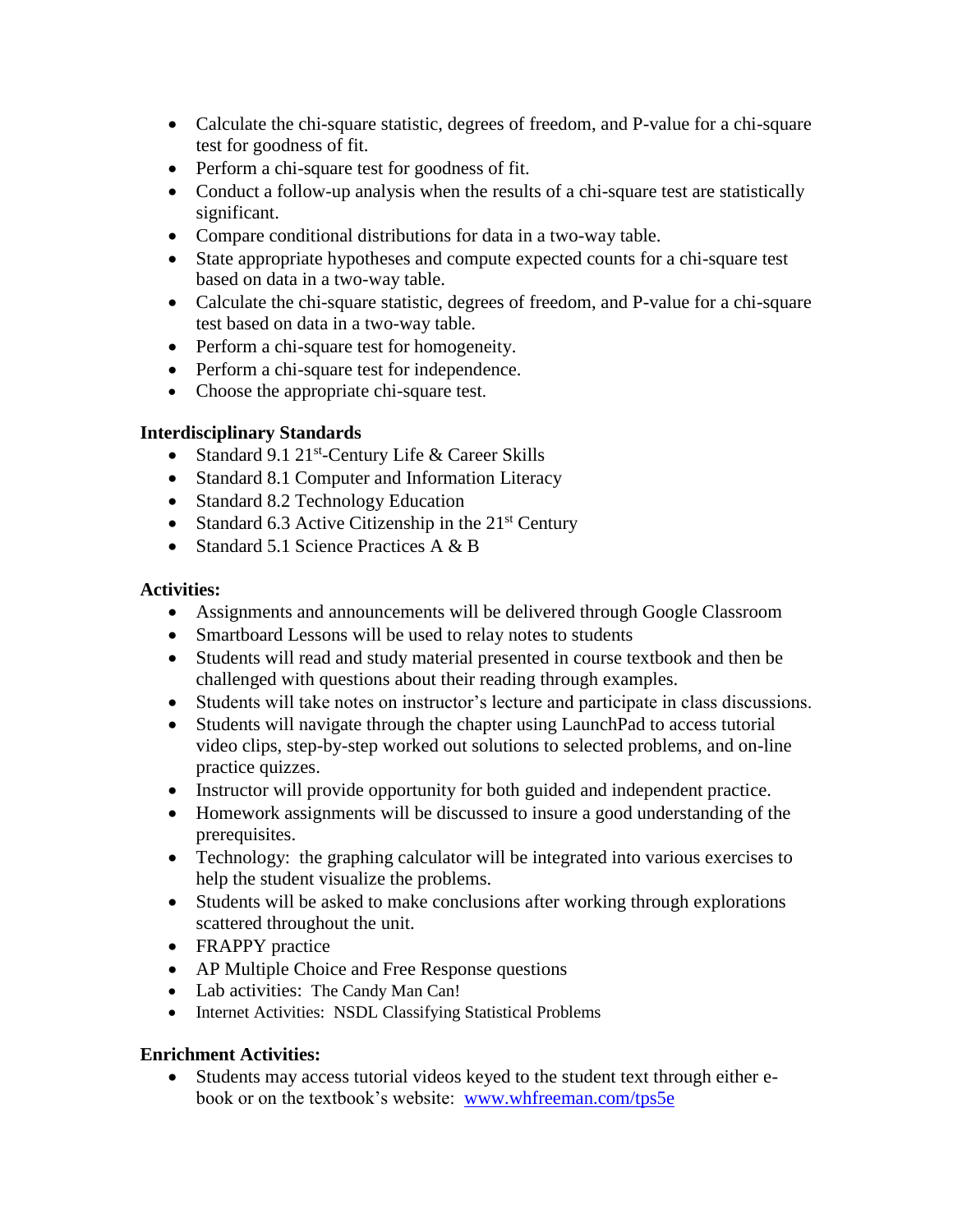- Students may access worked out examples, exercises and detailed key-strokelevel instructional videos through either e-book or on the textbook's website: [www.whfreeman.com/tps5e](http://www.whfreeman.com/tps5e)
- Review book *Strive for a 5:* Chapter 11
- Students may access practice Free-Response questions on the College Board website: apcentral.collegeboard.com/stats
- Video Unit 29: Inference for Two-Way Tables [\(http://www.learner.org/courses/againstallodds/unitpages/unit29.html\)](http://www.learner.org/courses/againstallodds/unitpages/unit29.html)

## **Methods of Assessments/Evaluation:**

- Written quizzes and unit test
- Worksheets
- Responses to discussion questions
- Homework
- Classwork
- Verbal Assessment
- Think/Pair/Share
- Exit slips
- Self- Assessment exercises as found on textbook websites
- Independent extra credit assignments
- Observations
- Peer Editing-Grading

## **Resources/Including Online Resources**

- Textbook website: [www.whfreeman.com/tps5e](http://www.whfreeman.com/tps5e)
- Google Classroom
- LaunchPad
- Teacher Webpage
- Statistical Websites as referenced in textbook
- Teacher's Resource Flashdrive
- Statistical Applets as referenced in textbook
- Graphing Calculator
- AP Central College Board website and list-serve
- Annenberg-Learner Video Series: Against All Odds

## **Learning Goal Scale:**

- **4** The student will analyze a two-way table to appropriately use the Chi-squared distribution to solve real world problems
- **3** The student will draw conclusions from a Chi-Squared significance test
- **2** The student will calculate the chi-square statistic, degrees of freedom, and P-value for a chi-square test
- **1** The student will state appropriate hypotheses and compute expected counts for a chi-square test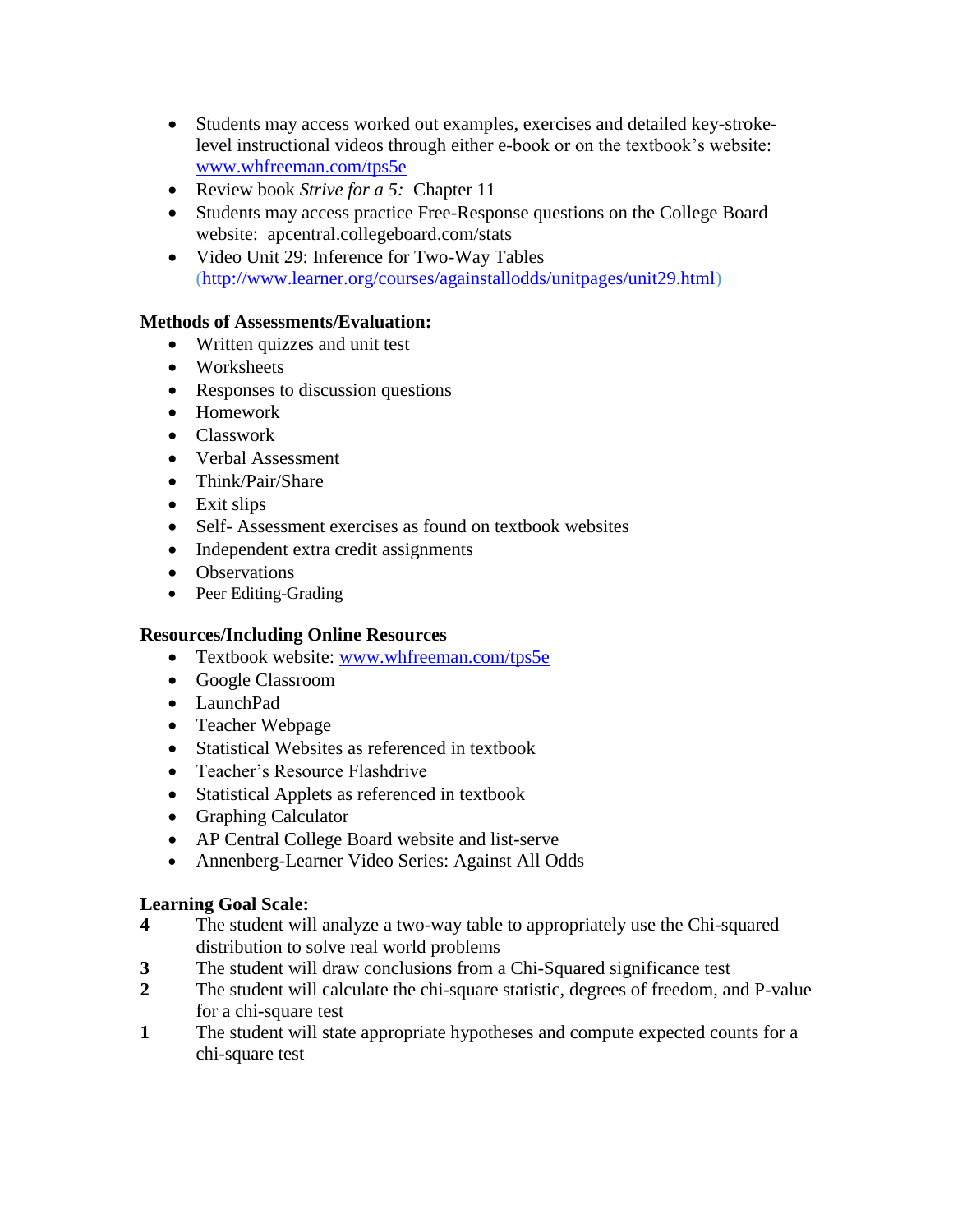## **Unit XI: EXAMINING RELATIONSHIPS**

### **Approximate # of Weeks: 2.5**

#### **Essential Questions:**

- What is Bivariate Data?
- How can we assess the association between two variables?
- What is regression?
- How well does data fit a regression model?
- What are the properties of a linear regression model?

#### **NJ Student Learning Standards:** S-ID #5, 6a, 6b, 6c, 7, 8, 9

#### **Upon completion of this unit students will be able to:**

- Identify explanatory and response variables in situations where one variable helps to explain or influences the other.
- Make a scatterplot to display the relationship between two quantitative variables.
- Describe the direction, form, and strength of a relationship displayed in a scatterplot and recognize outliers in a scatterplot.
- Interpret the correlation coefficient.
- Understand the basic properties of correlation, including how the correlation is influenced by outliers.
- Use technology to calculate correlation.
- Explain why association does not imply causation.
- Interpret the slope and y intercept of a least-squares regression line.
- Use the least-squares regression line to predict y for a given x.
- Explain the dangers of extrapolation.
- Calculate and interpret residuals.
- Explain the concept of least squares.
- Determine the equation of a least-squares regression line using technology.
- Construct and interpret residual plots to assess if a linear model is appropriate.
- Interpret the standard deviation of the residuals and use these values to assess how well the least-squares regression line models the relationship between two variables.
- Determine the equation of a least-squares regression line using computer output.
- Describe how the slope, y intercept, standard deviation of the residuals are influenced by outliers.
- Find the slope and y intercept of the least-squares regression line from the means and standard deviations of x and y and their correlation.

#### **Interdisciplinary Standards**

- Standard 9.1 21<sup>st</sup>-Century Life & Career Skills
- Standard 8.1 Computer and Information Literacy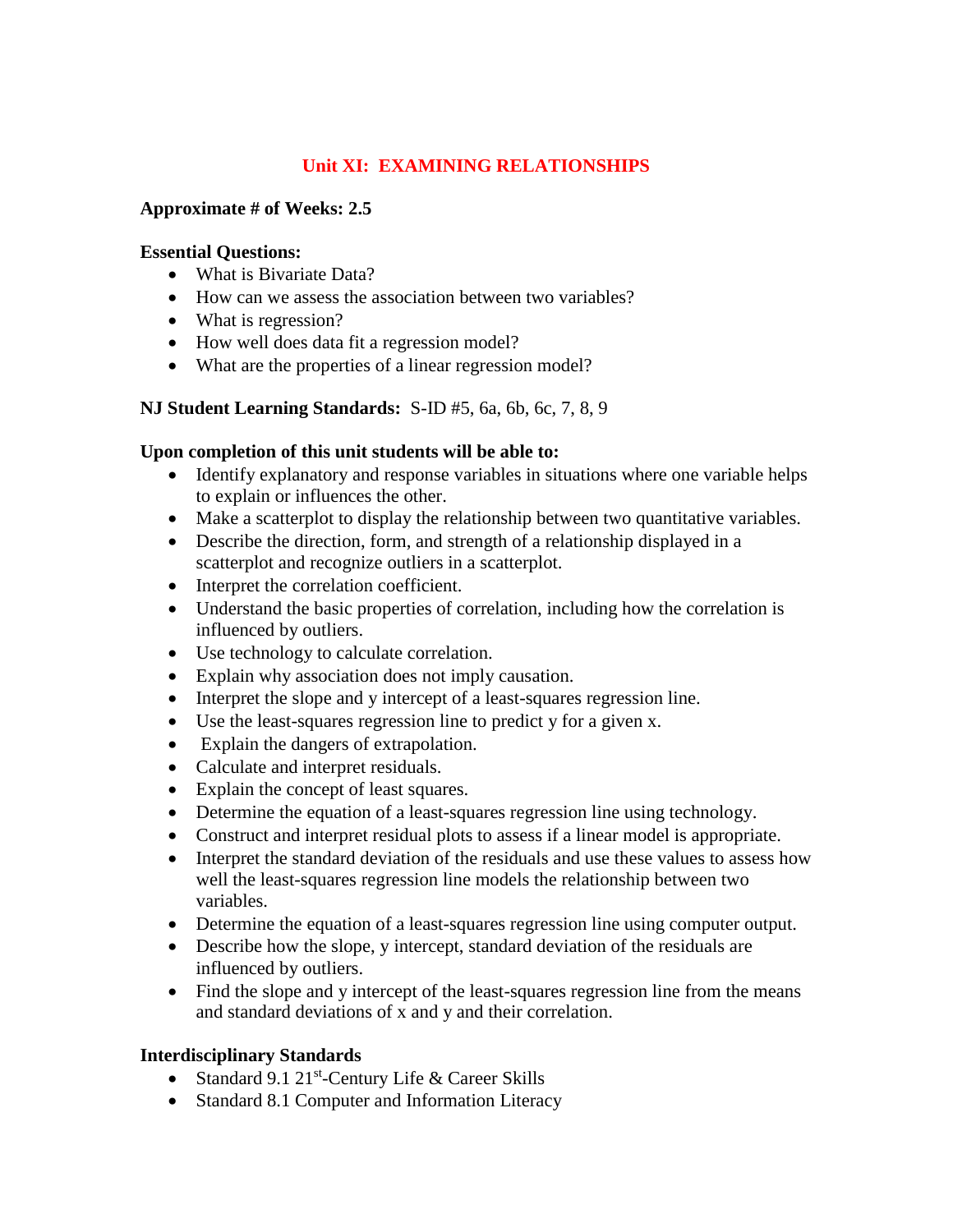- Standard 8.2 Technology Education
- Standard 6.3 Active Citizenship in the  $21<sup>st</sup>$  Century

## **Activities:**

- Assignments and announcements will be delivered through Google Classroom
- Smartboard Lessons will be used to relay notes to students
- Students will read and study material presented in course textbook and then be challenged with questions about their reading through examples.
- Students will take notes on instructor's lecture and participate in class discussions.
- Students will navigate through the chapter using LaunchPad to access tutorial video clips, step-by-step worked out solutions to selected problems, and on-line practice quizzes.
- Instructor will provide opportunity for both guided and independent practice.
- Homework assignments will be discussed to insure a good understanding of the prerequisites.
- Technology: the graphing calculator will be integrated into various exercises to help the student visualize the problems.
- Students will be asked to make conclusions after working through explorations scattered throughout the unit.
- FRAPPY practice
- AP Multiple Choice and Free Response questions
- Special Problem**:** Are SAT Scores Linked?
- Data Exploration: Guess the Correlation
	- Investigating properties of the least-squares regression line
- Statistical Applet: Correlation and Regression

## **Enrichment Activities**:

- Students may access tutorial videos keyed to the student text through either ebook or on the textbook's website: [www.whfreeman.com/tps5e](http://www.whfreeman.com/tps5e)
- Students may access worked out examples, exercises and detailed key-strokelevel instructional videos through either e-book or on the textbook's website: [www.whfreeman.com/tps5e](http://www.whfreeman.com/tps5e)
- Review book *Strive for a 5:* Chapter 2
- Students may access practice Free-Response questions on the College Board website: apcentral.collegeboard.com/stats
- Video Unit 10: Scatterplots <http://www.learner.org/courses/againstallodds/unitpages/unit10.html>
- Video Unit 11: Fitting Lines to Data <http://www.learner.org/courses/againstallodds/unitpages/unit11.html>
- Video Unit 12: Correlation http://www.learner.org/courses/againstallodds/unitpages/unit12.html

## **Methods of Assessments/Evaluation:**

• Written quizzes and unit test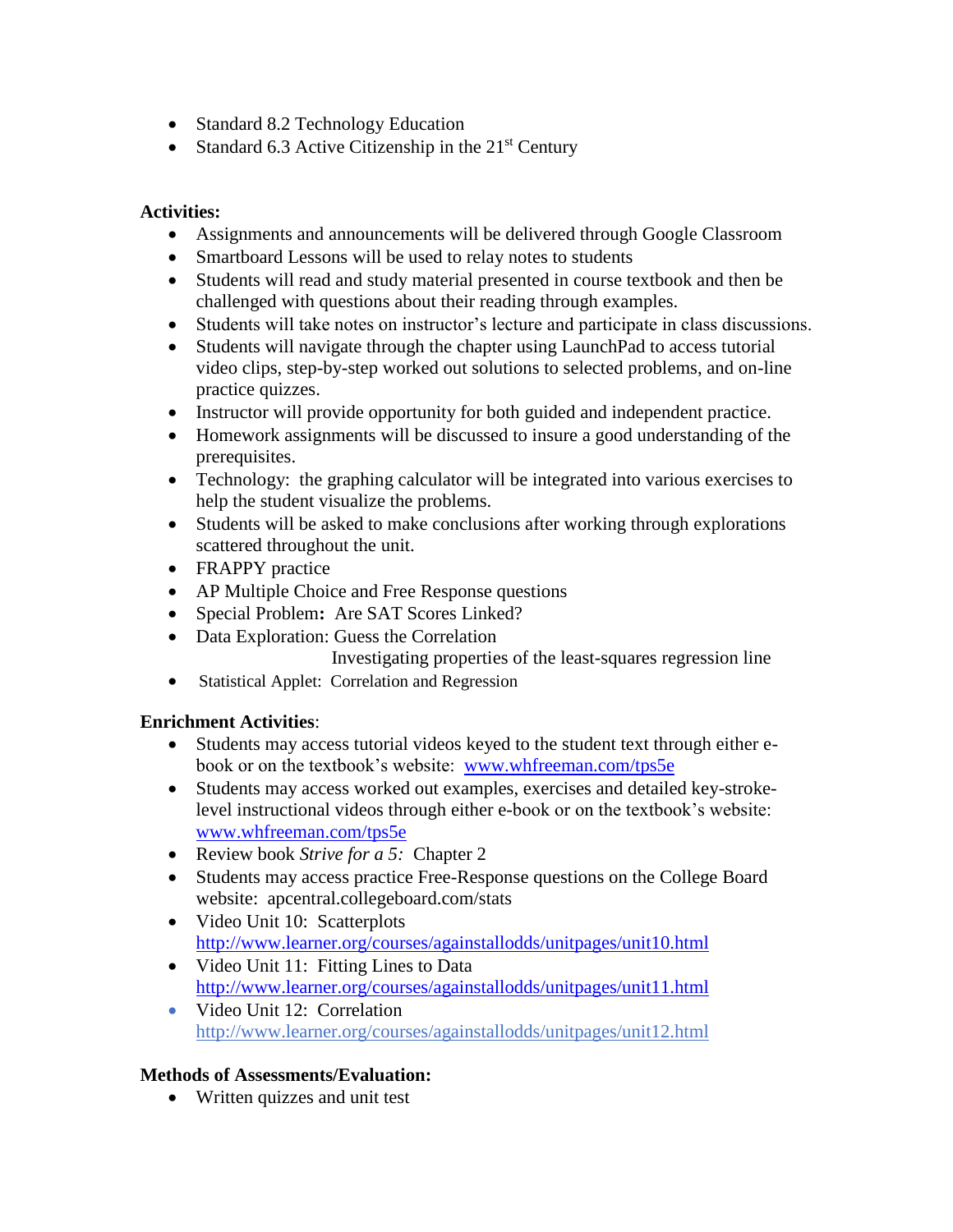- Worksheets
- Responses to discussion questions
- Homework
- Classwork
- Verbal Assessment
- Think/Pair/Share
- Exit slips
- Self- Assessment exercises as found on textbook websites
- Independent extra credit assignments
- Observations
- Peer Editing-Grading

#### **Resources/Including Online Resources**

- Textbook website: [www.whfreeman.com/tps5e](http://www.whfreeman.com/tps5e)
- Google Classroom
- LaunchPad
- Teacher Webpage
- Statistical Websites as referenced in textbook
- Teacher's Resource Flashdrive
- Statistical Applets as referenced in textbook
- Graphing Calculator
- AP Central College Board website and list-serve
- Annenberg-Learner Video Series: Against All Odds

## **Learning Goal Scale:**

- **4** The student will analyze bivariate data for correlation and patterns to solve real world problems
- **3** The student will construct appropriate regression model for bivariate data and use it to solve real world problems
- **2** The student will interpret slope and y-intercept in context of real world problems
- **1** The student will use a calculator to construct scatterplot and identify if a linear model is appropriate

## Unit XII: Inference for Regression and Transformations

## **Approximate # of Weeks: 1.5**

## **Essential Questions:**

- How well does data fit a regression model?
- How can we use mathematical functions to "straighten out" data?
- What are the properties of a linear regression model?
- If two variables have a linear relationship, how do we test a claim about the population regression line?

## **NJ Student Learning Standards:** S-ID # 6, 6a, 6b, 6c, S-IC # 1, 2, 4, 6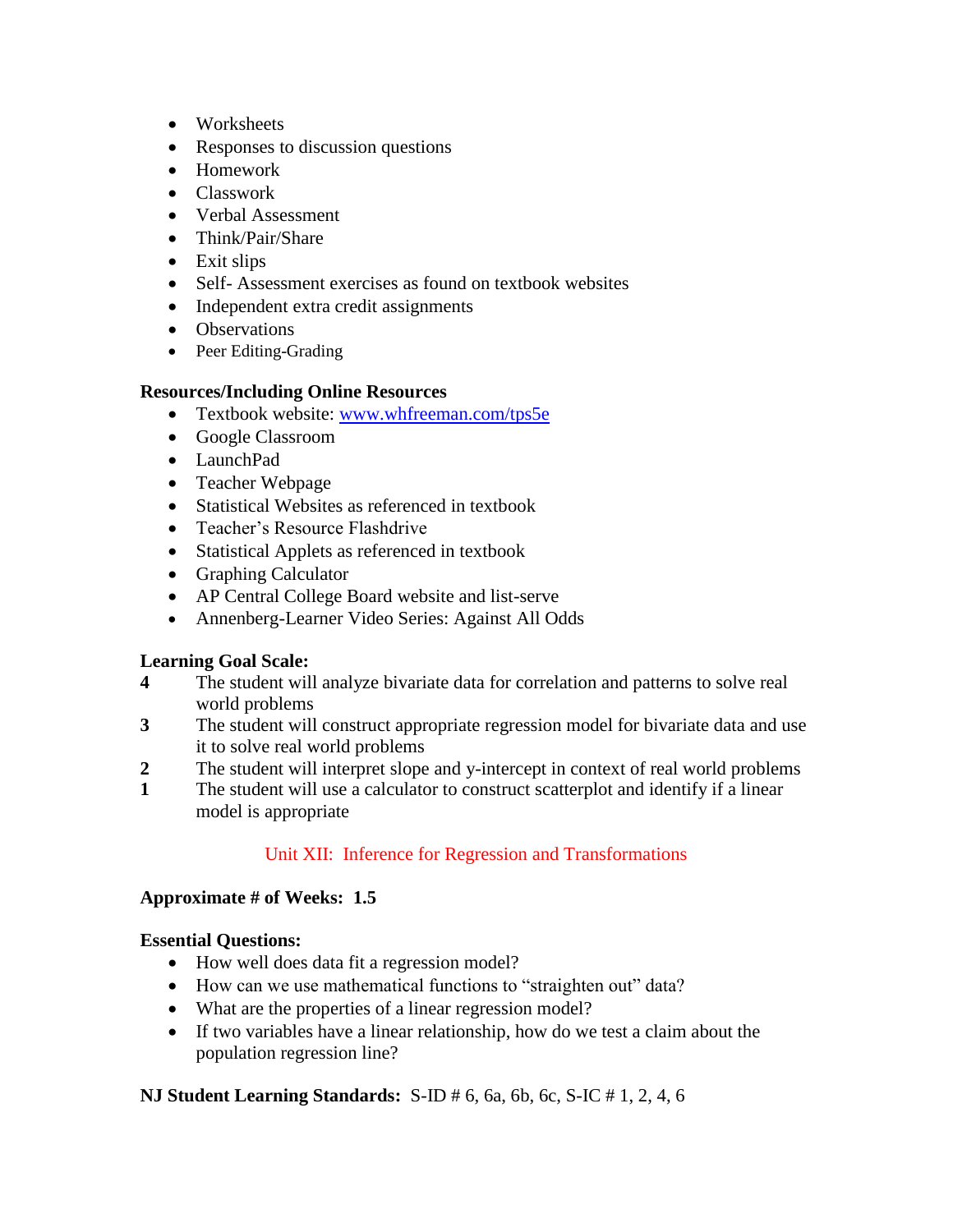## **Upon completion of this unit the student will be able to:**

- Check the conditions for performing inference about the slope  $\beta$  of the population (true) regression line.
- Interpret the values of a, b, s, SE, and  $r^2$  in context, and determine these values from computer output.
- Construct and interpret a confidence interval for the slope of the population (true) regression line.
- Perform a significance test about the slope of the population (true) regression line.
- Use transformations involving powers and roots to find a power model that describes the relationship between two variables, and use the model to make predictions.
- Use transformations involving logarithms to find a power model or an exponential model that describes the relationship between two variables, and use the model to make predictions.
- Determine which of several transformations does a better job of producing a linear relationship.

## **Interdisciplinary Standards**

- Standard 9.1 21<sup>st</sup>-Century Life & Career Skills
- Standard 8.1 Computer and Information Literacy
- Standard 8.2 Technology Education
- Standard 6.3 Active Citizenship in the  $21<sup>st</sup>$  Century

## **Activities:**

- Assignments and announcements will be delivered through Google Classroom
- Smartboard Lessons will be used to relay notes to students
- Students will read and study material presented in course textbook and then be challenged with questions about their reading through examples.
- Students will take notes on instructor's lecture and participate in class discussions.
- Students will navigate through the chapter using LaunchPad to access tutorial video clips, step-by-step worked out solutions to selected problems, and on-line practice quizzes.
- Instructor will provide opportunity for both guided and independent practice.
- Homework assignments will be discussed to insure a good understanding of the prerequisites.
- Technology: the graphing calculator will be integrated into various exercises to help the student visualize the problems.
- Students will be asked to make conclusions after working through explorations scattered throughout the unit.
- FRAPPY practice
- AP Multiple Choice and Free Response questions
- Lab Activity: The Helicopter Experiment
- Applets: The Sampling Regression Lines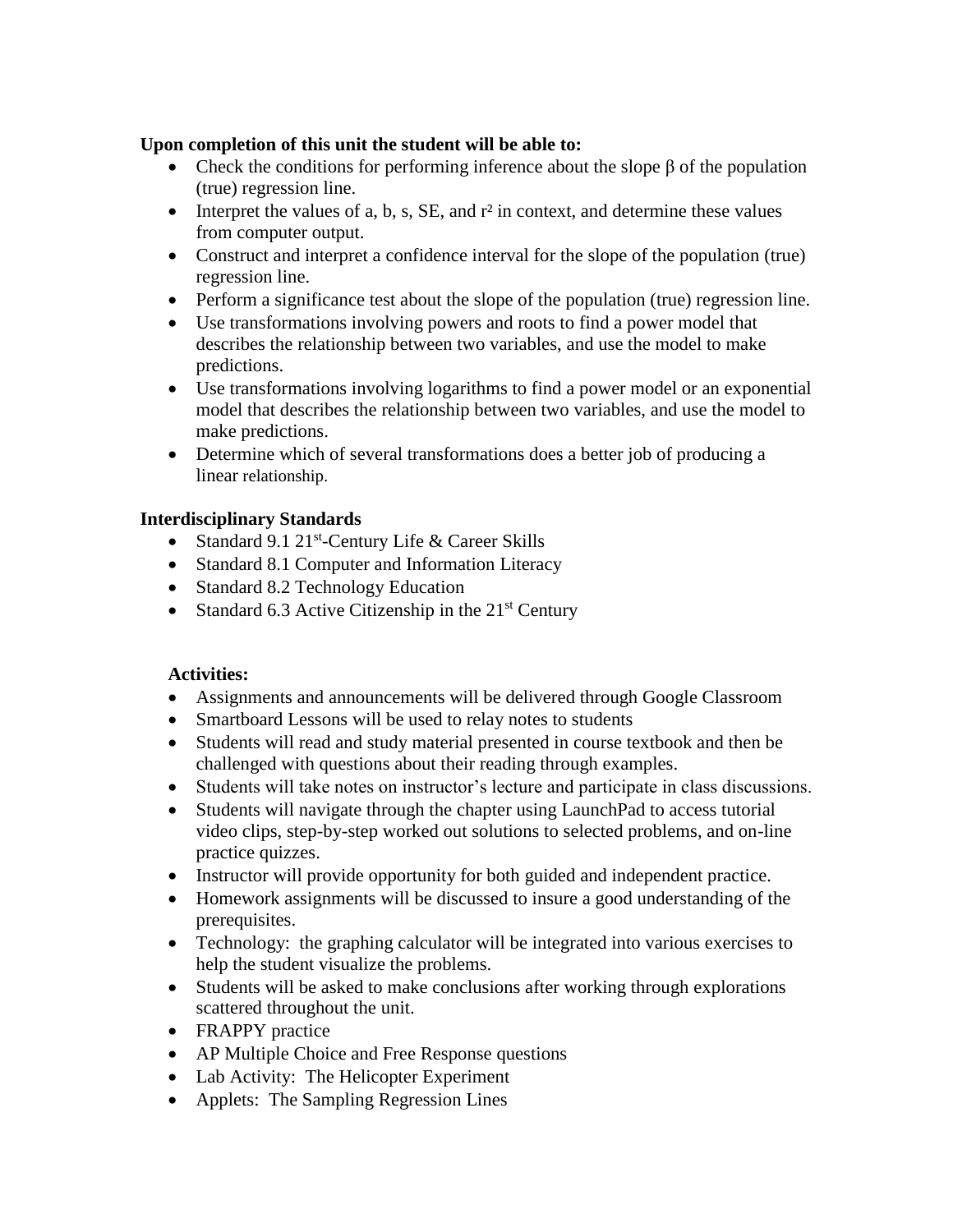## **Enrichment Activities:**

- Students may access tutorial videos keyed to the student text through either ebook or on the textbook's website: [www.whfreeman.com/tps5e](http://www.whfreeman.com/tps5e)
- Students may access worked out examples, exercises and detailed key-strokelevel instructional videos through either e-book or on the textbook's website: [www.whfreeman.com/tps5e](http://www.whfreeman.com/tps5e)
- Review book *Strive for a 5:* Chapter 12
- Students may access practice Free-Response questions on the College Board website: apcentral.collegeboard.com/stats
- Video Unit 30: Inference for Regression http://www.learner.org/courses/againstallodds/unitpages/unit30.html

#### **Methods of Assessments/Evaluation:**

- Written quizzes and unit test
- Worksheets
- Responses to discussion questions
- Homework
- Classwork
- Verbal Assessment
- Think/Pair/Share
- Exit slips
- Self- Assessment exercises as found on textbook websites
- Independent extra credit assignments
- Observations
- Peer Editing-Grading

## **Resources/Including Online Resources**

- Textbook website: [www.whfreeman.com/tps5e](http://www.whfreeman.com/tps5e)
- Google Classroom
- LaunchPad
- Teacher Webpage
- Statistical Websites as referenced in textbook
- Teacher's Resource Flashdrive
- Statistical Applets as referenced in textbook
- Graphing Calculator
- AP Central College Board website and list-serve
- Annenberg-Learner Video Series: Against All Odds

## **Learning Goal Scale:**

- **4** The student will analyze bivariate data to see if two variables have a linear relationship and test a claim about the population regression line
- **3** The student will draw conclusions about a linear regression model from reading a computer output or graphical displays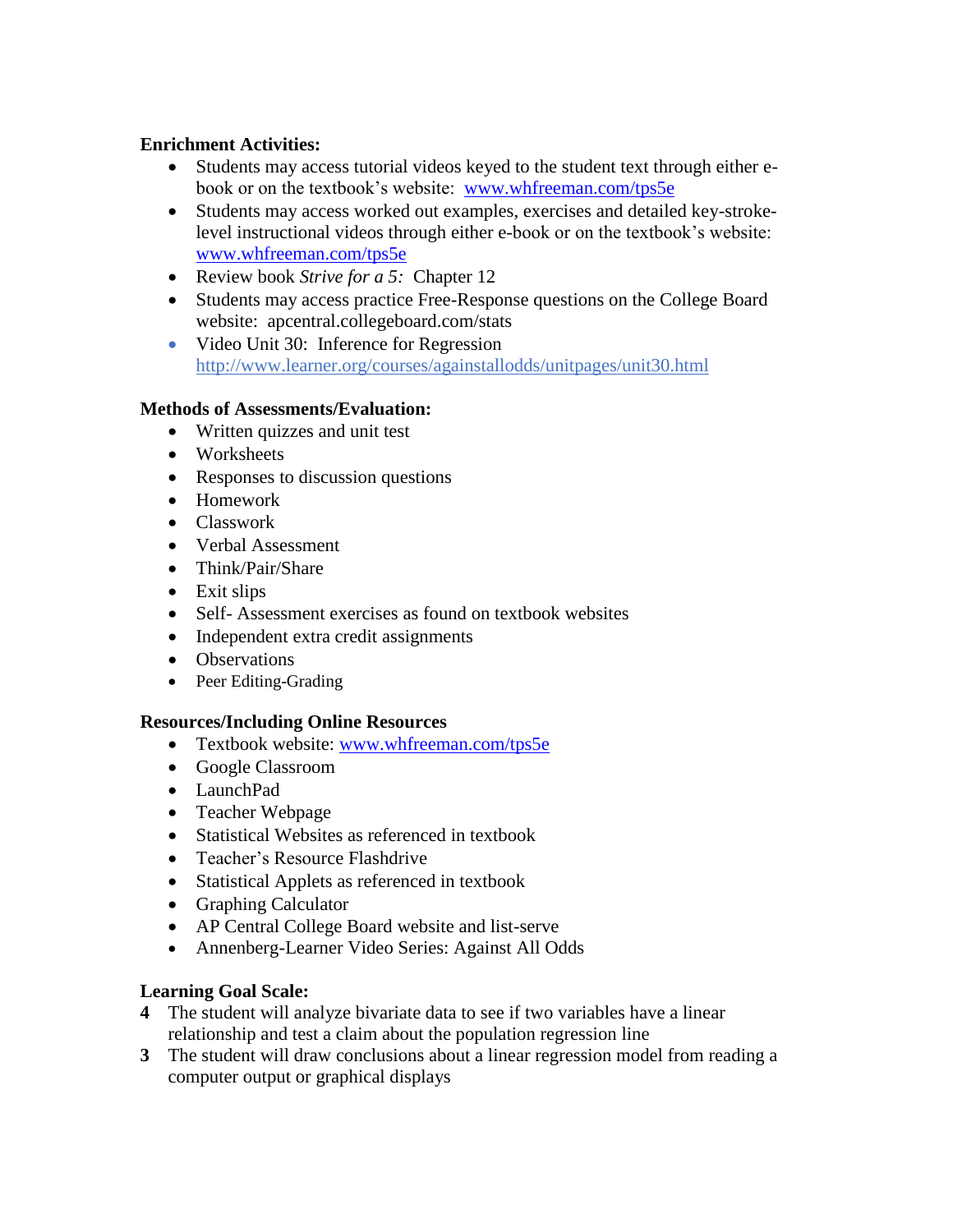- **2** The student will use transformations involving logarithms to find a power model or an exponential model that describes the relationship between two variables
- **1** The student will, given the graph of a residual plot, determine which of several transformations does a better job of producing a linear relationship.

## AP EXAM REVIEW

#### **Approximate # of Weeks:** 2.5

After completing the College Board AP Statistics curriculum standards, students will use the remaining time (approximately 2.5 weeks) in preparing for the AP exam. The instructor will assign AP Free Response questions daily and use the available College Board rubrics to discuss test taking strategies. Prior to the AP exam, students should be given a practice AP test. The College Board provides a practice test and this exam should be given simulating AP exam conditions as closely as possible.

#### **Upon completion of this Review the student will be able to:**

- Successfully answer selected free-response questions and multiple choice questions from previous exams.
- Understand and apply the AP exam reader's commentary and grading rubric on selected free-response questions.
- Understand and fulfill the AP free-response grading rubric.
- Be successful at mock grading sessions.

#### **Enrichment Activities:**

- Answer AP Free Response Questions from exams 2007 through current year and Multiple Choice Questions
- Simulate AP exam situation by taking a practice AP exam which will then count as  $1/3$ of the 4<sup>th</sup> marking period grade.
- Internet Activities: NSDL Classifying Statistical Problems

#### **Methods of Assessment/Evaluation:**

- Think/Pair/Share
- Self-Assessments
- Peer Editing-Grading
- Graded AP Free Response Questions and practice exam

#### POST EXAM ACTIVITIES

Students will analyze how statistics can be applied to many different disciplines and fields. To this end, they will watch appropriate videos such as the History Channel's *Breaking Vegas,* the movies *MoneyBall, Freakanomics*, or *A Civil Action.* As a final project, they will choose a statistical based book to read and then write a reaction paper about the book or create a video based on a Statistical topic from the class.